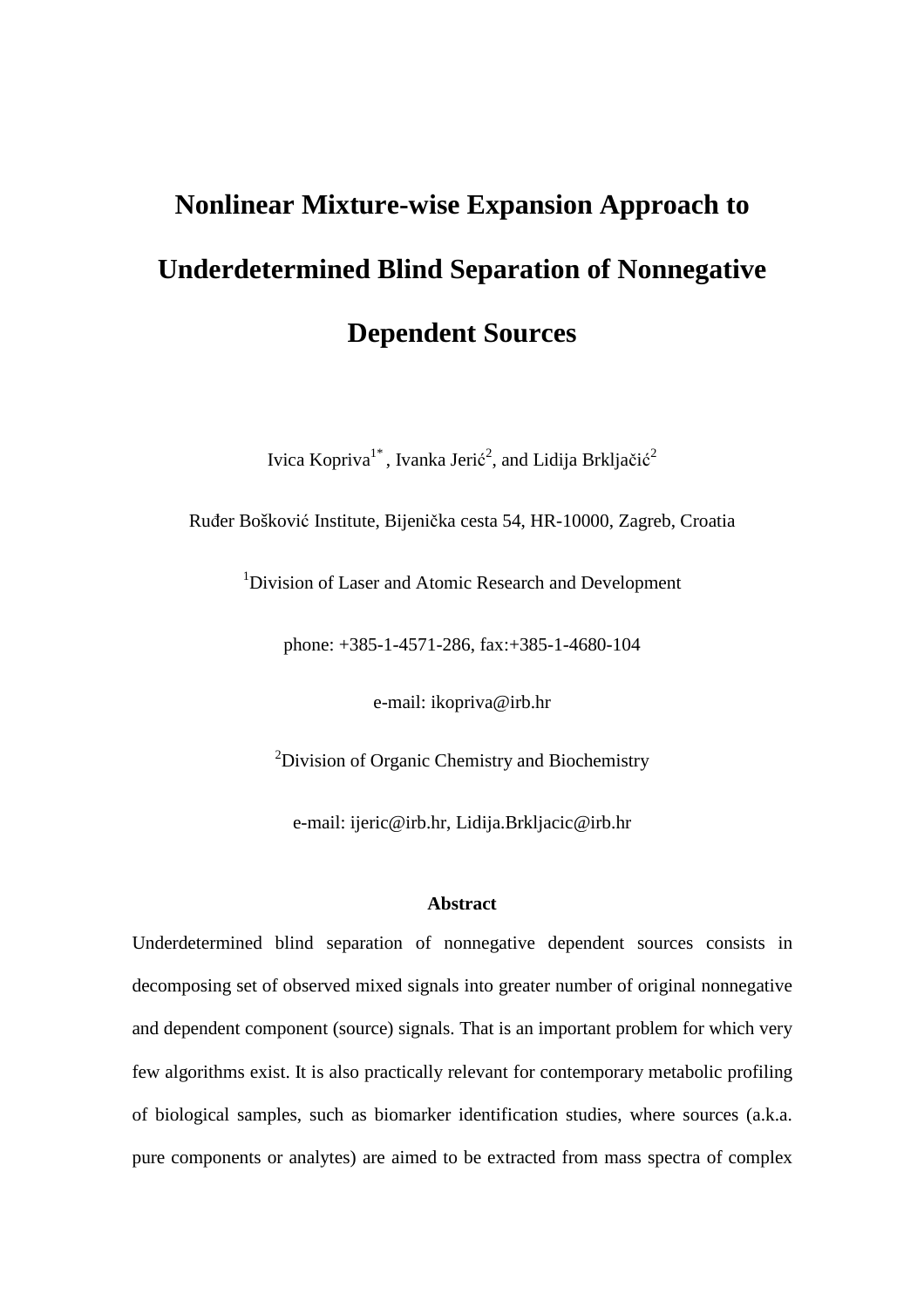multicomponent mixtures. This paper presents method for underdetermined blind separation of nonnegative dependent sources. The method performs nonlinear mixturewise mapping of observed data in high-dimensional reproducible kernel Hilbert space (RKHS) of functions and sparseness constrained nonnegative matrix factorization (NMF) therein. Thus, original problem is converted into new one with increased number of mixtures, increased number of dependent sources and higher-order (error) terms generated by nonlinear mapping. Provided that amplitudes of original components are sparsely distributed, that is the case for mass spectra of analytes, sparseness constrained NMF in RKHS yields, with significant probability, improved accuracy relative to the case when the same NMF algorithm is performed on original problem. The method is exemplified on numerical and experimental examples related respectively to extraction of ten dependent components from five mixtures and to extraction of ten dependent analytes from mass spectra of two to five mixtures. Thereby, analytes mimic complexity of components expected to be found in biological samples.

*Key words:* Underdetermined blind source separation, Dependent sources, Reproducible kernel Hilbert spaces, Empirical kernel maps, Nonnegative matrix factorization.

#### **1. INTRODUCTION**

Blind source separation (BSS) refers to extraction of unknown source signals from observed mixture signals only [1-4]. Within BSS framework a nonnegative BSS (NBSS), where both mixing and source matrix are nonnegative, has drawn significant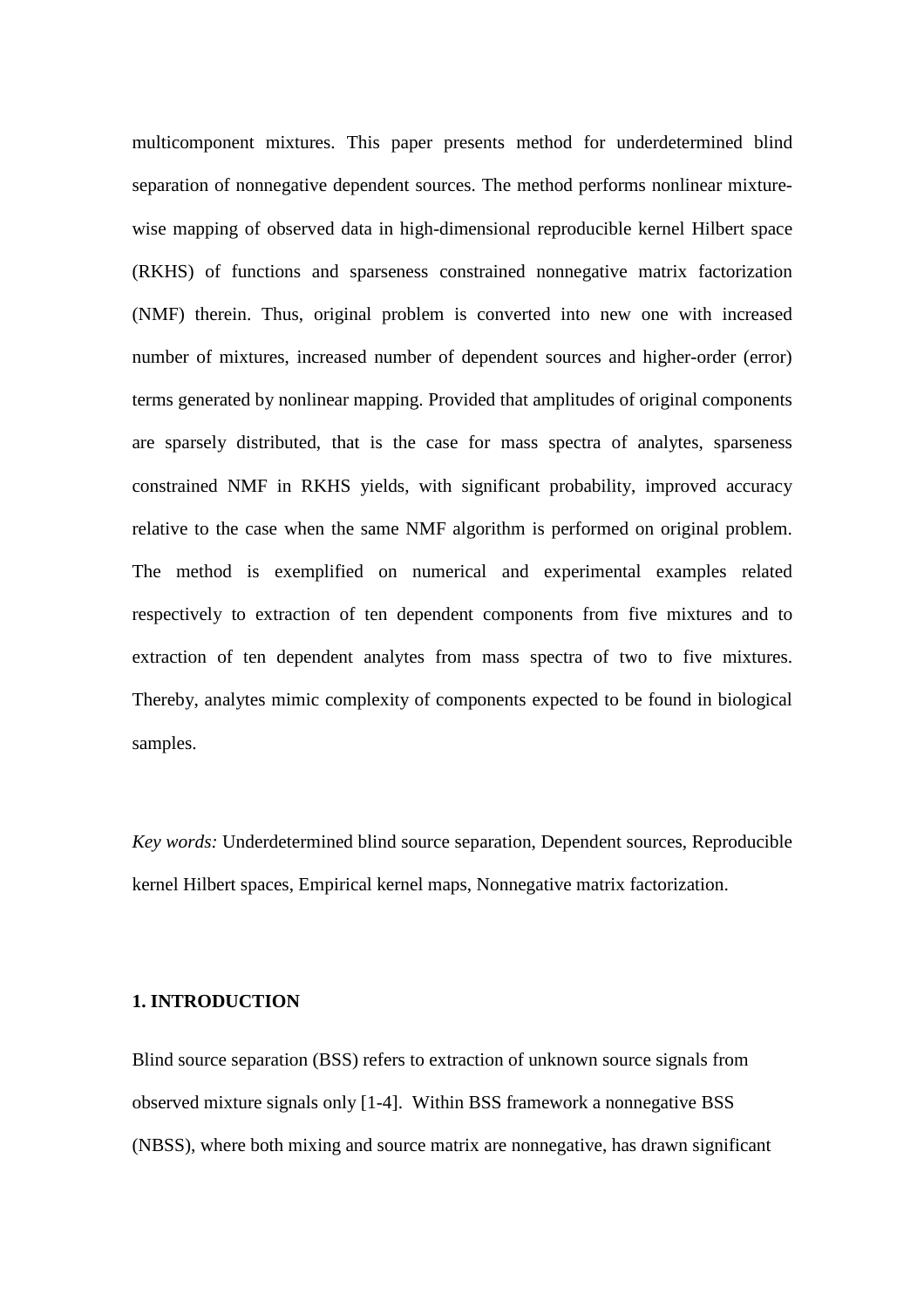attention recently yielding algorithms such as nonnegative independent component analysis (NICA) [5], nonnegative matrix factorization (NMF) [3, 6-8], convex analysis/geometry [9-11], nonnegative least correlated component analysis (nLCA) [12], determinant based sparseness measure approach to NBSS [13], and sparse component analysis (SCA) that combines data clustering and  $\ell_1$ -minimization [14, 15]. A challenge for NBSS algorithms set by real world problems is characterized by more sources than mixtures available, i.e. NBSS problem is underdetermined (uNBSS), whereas sources are dependent. Such problems, associated with research related to health, food and environment, set motivation for development of the uNBSS algorithm to be presented herein. For example, 326 analytes were quantified in extracts of *Arabidopsis thaliana* leaf tissue [16], while the independent gas chromatography-mass spectrometry (GC-MS) study of *Arabidopsis thaliana* leaves detected 497 unique chemical components [17]. Metabolic profiling, that is seen as one of the most challenging tasks in chemical biology [18], aims to identify and quantify smallmolecule analytes (a.k.a. pure components or sources) present in biological samples, typically urine, serum or tissue extract. Thereby, number of analytes can be large. For example, analysis of human adult urinary metabolome by liquid chromatography-mass spectrometry (LC-MS) revealed presence of 1484 components, while 384 of them were characterized by matching their spectra with references stored in libraries [19]. Great majority of algorithms developed for separation of dependent sources are incapable to deal with uNBSS problem, [5, 6, 9-14]. As opposed to them, few algorithms capable to handle uNBSS problem with dependent sources include [7, 8, 15, 20]. Hence, we propose new method for uNBSS problem with nonnegative dependent sources. It is a preprocessing method that performs nonlinear mixture-wise mapping of observed data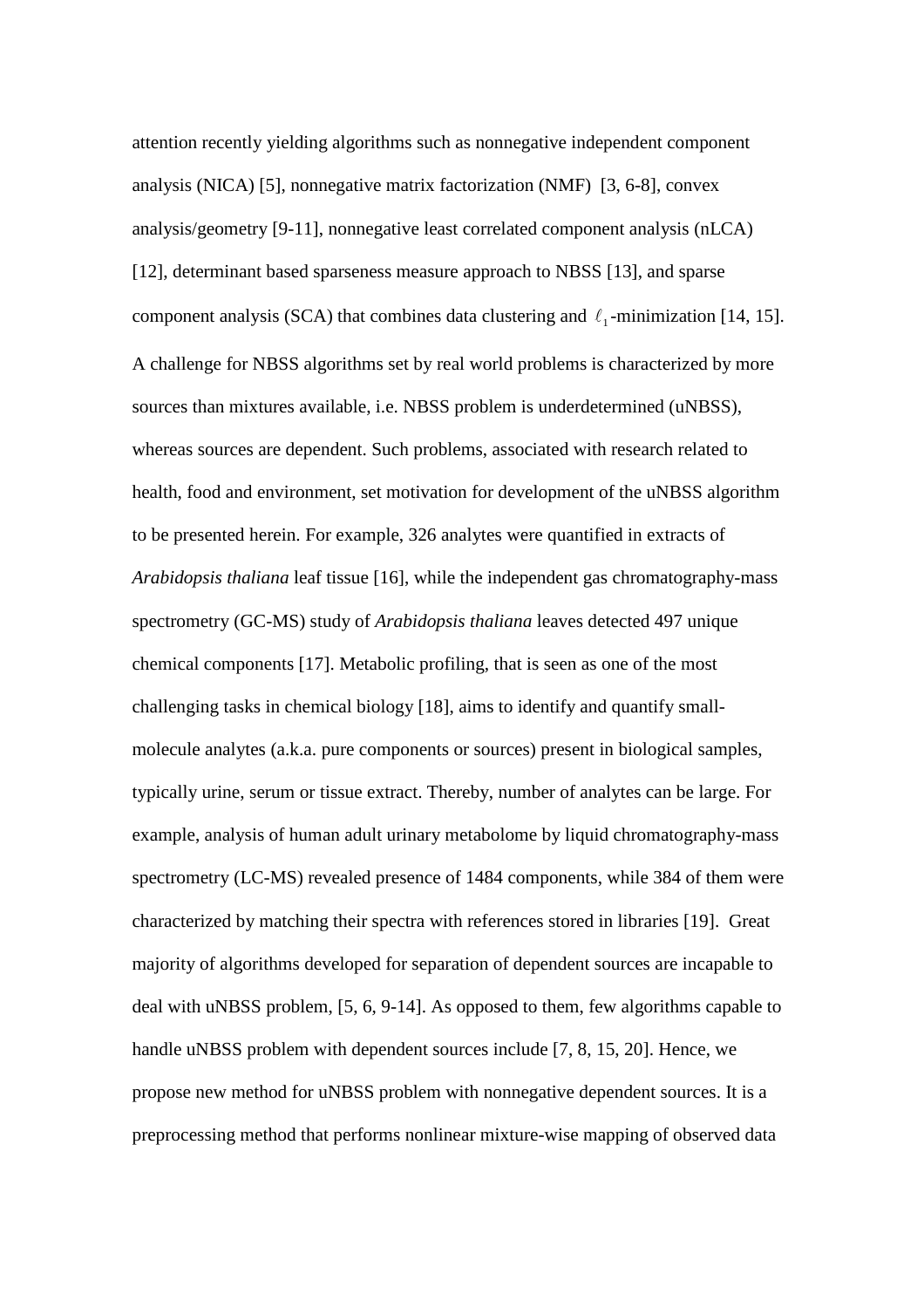and sparseness constrained NMF in high-dimensional mapped space. As properly pointed out in [13], performances of many algorithms depends on optimal usage of parameters required to be known *a priori*, such as balance parameter that regulates influence of sparseness constraint [15, 20], or number of overlapping components that exist in mixtures [8]. These parameters are difficult to select optimally in practice. To the best of our knowledge the nonnegative matrix underapproximation (NMU) algorithm is the only one that can handle uNBSS problem with dependent sources and does not require *a priori* information from the user. Therefore, we propose herein to combine nonlinear preprocessing transform (NPT) with the NMU algorithm in mapped high-dimensional space. Hence, the NPT-NMU algorithm. The NPT-NMU is exemplified on numerical and experimental problems. Nevertheless, proposed preprocessing method can be used in combination with other sparseness constrained NMF algorithms such as NMF algorithm with  $\ell_0$ -constraints (NMF\_L0) [8].

 The rest of the paper is organized as follows. Section 2 introduces instantaneous (memoryless) linear mixture model, commonly used in chemometrics, defines uNBSS problem and presents theory upon which proposed NPT approach is based. Section 3 describes experiments performed on synthetic and MS mixtures. Results of comparative performance analysis between NMU, NMF-L0, NPT-NMU and NPT-NMF-L0 algorithms are discussed in Section 4. The NMF-L0 algorithm has been used as a reference since it is known that  $\ell_0$ -constraints yield best results in the case of dependent (overlapping) sources [21, 22]. In numerical, and even experimental, examples it was possible to set optimally parameter related to number of overlapping sources. Concluding remarks are given in Section 5.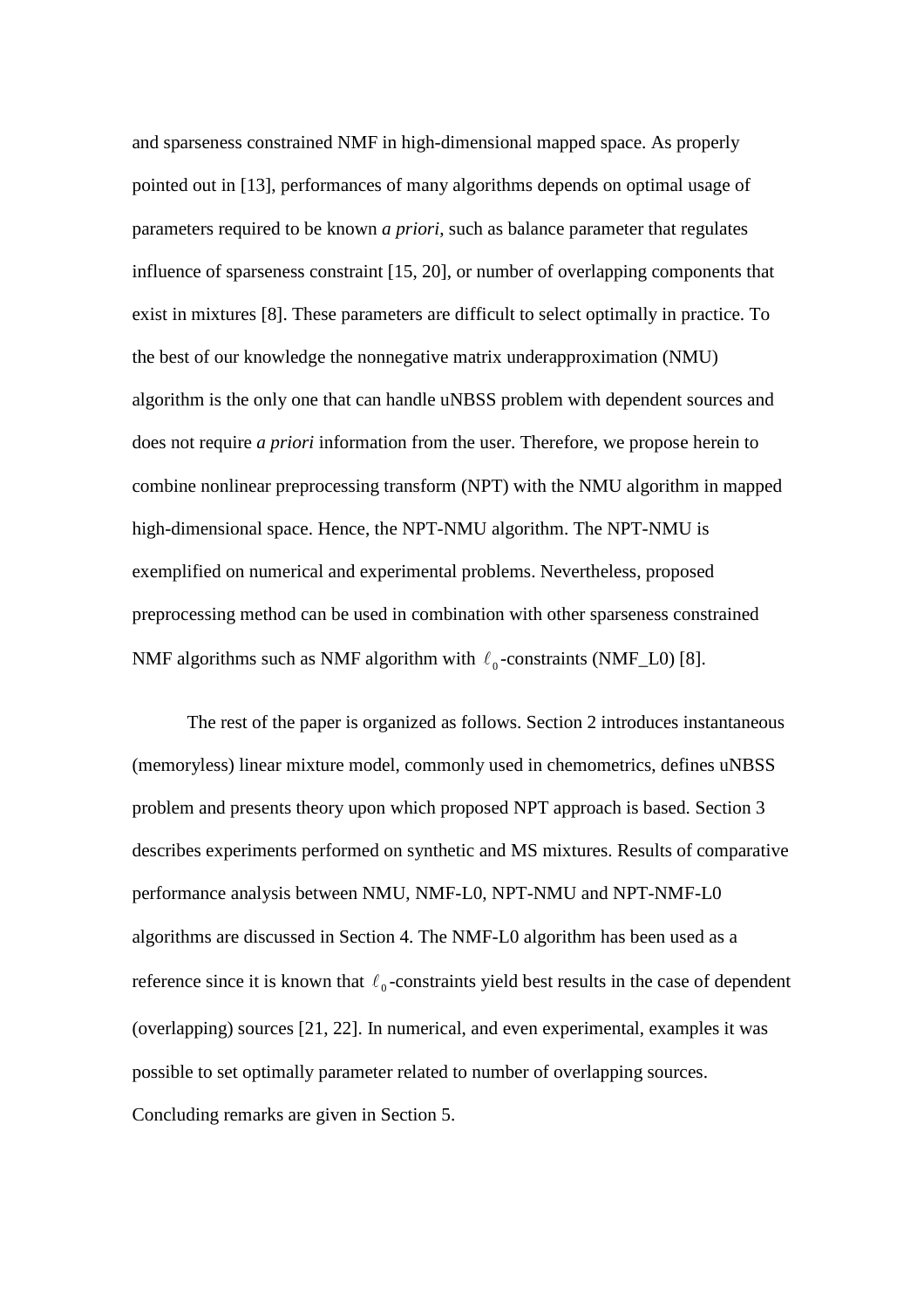#### **2. THEORY AND ALGORITHM**

l

Aimed application of proposed method is in extraction of analytes from multicomponent mixtures of mass spectra. MS is chosen due to its increasing importance in clinical chemistry, safety and quality control as well as biomarker discovery and validation. Identification of analytes is often achieved by matching experimental spectra to the ones stored in the library [23]. For an example the NIST and Wiley-Interscience universal spectral library [24], contains more than 800 000 mass spectra (corresponding to more than 680 000 compounds). Thus, we also assume that library of reference mass spectra is available to evaluate quality of components extracted by the proposed method.<sup>1</sup> Although various analytical methods are available for the separation of individual compounds from mixtures, ideal separation cannot be always accomplished, especially when dealing with complex samples [19]. There are also analytes that are prone to chemical decomposition and thus cannot be isolated [25]. Furthermore, when two or more analytes elute from chromatography column close to each other in time their peaks overlap partially or completely [26]. Thus, instead of analytes, their mixture will be compared with the reference pure components in the library. This sets motivation for development of algorithm for uNBSS problem with dependent sources.

#### **2.1. Underdetermined nonnegative blind source separation with dependent sources**

<sup>&</sup>lt;sup>1</sup> Please note that any BSS algorithm when applied to experimental data requires some kind of expert knowledge to evaluate the separation results. Herein the library of pure components is such an "expert". The same concept is also in use in hyperspectral image analysis.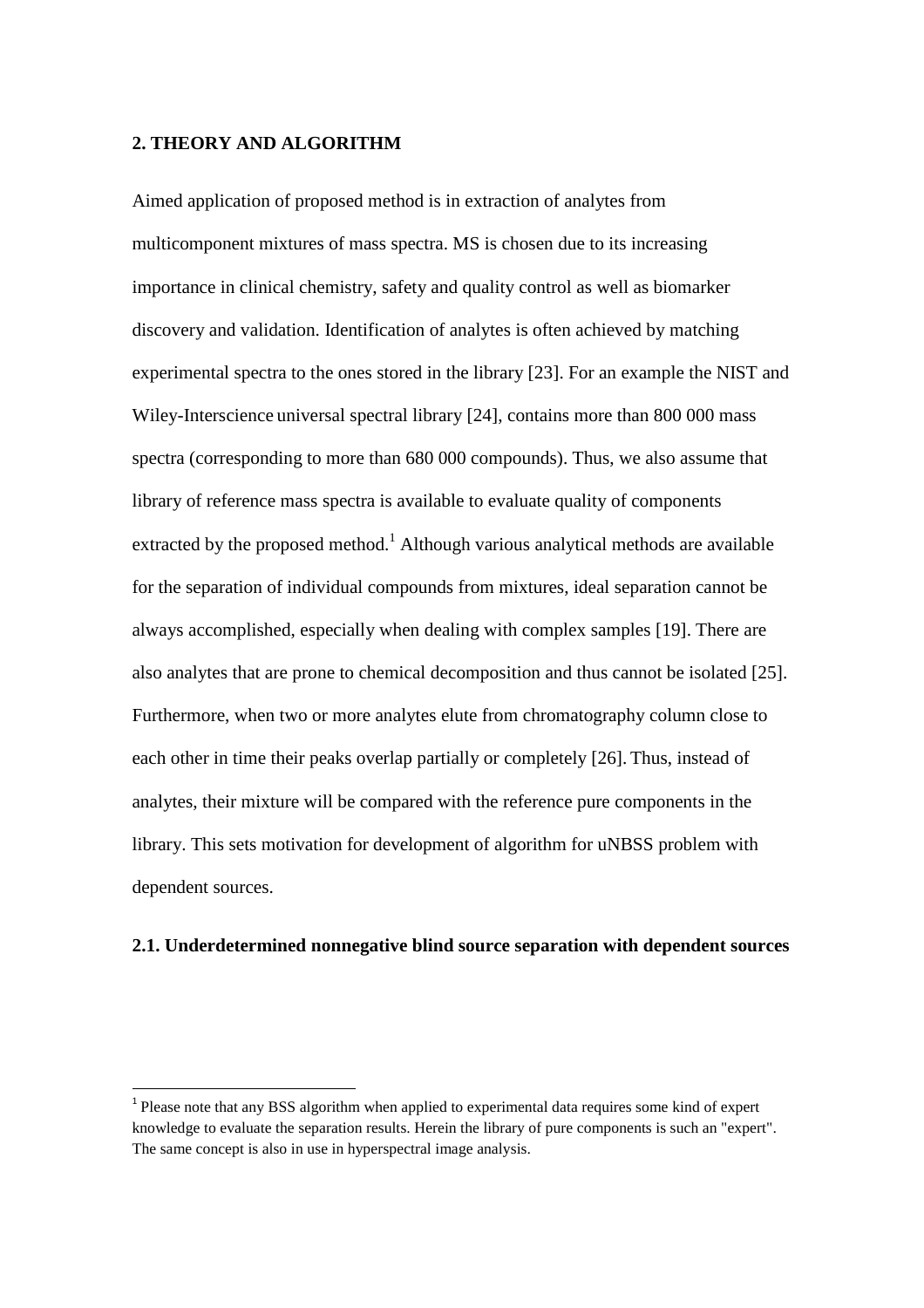Linear mixture model (LMM) is commonly used in chemometrics [27-30] in general, and in MS in particular [29, 30]. It is the model upon which linear instantaneous BSS methods are based [1-4].In the absence of additive noise the model reads as:

$$
X = AS
$$
 (1)

where  $\mathbf{X} \in \mathbb{R}_{0+}^{N \times T}$  represents matrix of acquired nonnegative mass spectra such that each row  ${\{\mathbf{x}_{n\bullet}\}}_{n=1}^{N}$  $\mathbf{x}_{n}$ ,  $\int_{n=1}^{N}$  of **X** contains one recorded multicomponent mixture mass spectra comprised of intensity values at  $T m/z$  channels.  $\mathbf{A} \in \mathbb{R}_{0+}^{N \times M}$  represents mixture matrix, whereas each column vector  $\left\{ \mathbf{a}_{m}\right\} _{m=1}^{M}$  $\mathbf{a}_{m}$ <sub>*m*<sup>1</sup></sub><sup>*m*</sup><sub>*m*<sup>1</sup></sub> represents concentration profile of the corresponding analyte across the *N* mixture spectra.  $S \in \mathbb{R}_{0+}^{M \times T}$  is a matrix with the rows  ${\left\{ {{{\bf{s}}_m}} \right\}_{m = 1}^M}$  $\mathbf{s}_{m}$ ,  $\int_{m=1}^{m}$  representing mass spectra of the unknown number of *M* analytes present in the mixture spectra **X**. Thereby, the number of analytes *M* can be less than, equal to and greater than the number of recorded mixtures spectra *N*. This, respectively, leads to over-, even- and under-determined BSS problems in which case it is assumed that information about concentration of analytes (stored in the mixing matrix **A**) is not known to the BSS algorithm. That is, it is expected from BSS method to estimate matrix of analytes **S** by having at disposal matrix with recorded mixtures spectra **X** only. Due to high complexity of spectra of biological samples and, quite often, small number of recorded spectra available, it is certain that in such analyses corresponding BSS problem will be (highly) underdetermined: *M >N.* Thus, in this paper the following assumptions are made on LMM (1):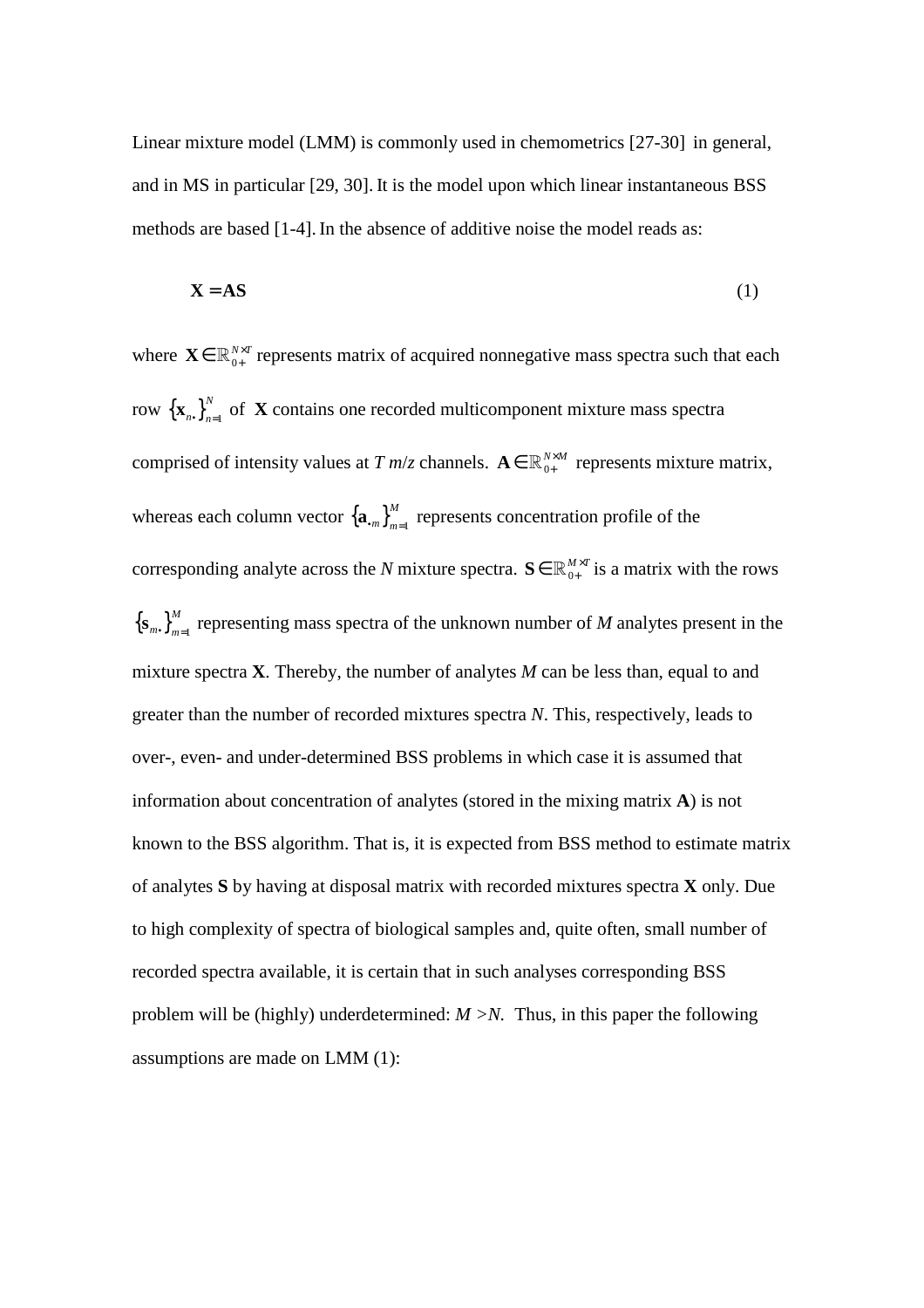A1) 
$$
0 \le s_{m} < 1 \ \forall m = 1, \ldots, M \ t = 1, \ldots, T, \stackrel{?}{}
$$
  
\nA2)  $a_{nm} \ge 0 \ \forall n = 1, \ldots, N \ m = 1, \ldots, M \text{ and } ||a_{m}||_{2} = 1 \ \forall m = 1, \ldots, M, \stackrel{?}{}$   
\nA3)  $M > N$   
\nA4)  $M < T, \stackrel{4}{}$ 

Due to A1) and A2) it is clear that **X**≥**0** as well. Furthermore, components spectra will overlap implying that at some *m*/*z* coordinates multiple components will be present. This implies for column vectors of **S**:  $\left\{\|\mathbf{s}_{\cdot\iota}\|_{0} \leq K\right\}_{\iota=1}^{T}$  $\mathbf{s}_{t}$ ,  $\|_{0} \leq K \}_{t=1}^{T}$ , where  $\|\mathbf{s}_{t}\|_{0}$  denotes  $\ell_{0}$  quasi-norm that counts number of nonzero entries of  $s_{t}$ . Thus, *K* stands for maximal number of analytes that can be present at the particular  $m/z$  coordinate. Hence, sources  ${S_{m,\cdot}}_{m=1}^{M}$  $\mathbf{s}_{m}$ ,  $\Big\}^{m}_{m=1}$ will be statistically dependent. The uNBSS problem (1) is ill-posed due to the fact that matrix factorization suffers from indeterminacies: **X**=**AS**=**AB**-1**BS** for some invertible *M*×*M* square matrix **B**. Hence, it has an infinite number of solutions. Meaningful solutions are characterized by the permutation and scaling indeterminacies in which case **B**=**P**Λ, where **P** represents permutation and Λ represents diagonal scaling matrix.

l

<sup>&</sup>lt;sup>2</sup> Provided that A1) is not satisfied it can be satisfied by scaling **X** with a constant *c*: **X**→**X**/*c*. The conservative scaling strategy that always guarantees A1) is given with:  $c = \arg \max \{ ||\mathbf{x}_{n}||_1 \}_{n=1}^T$  $c = \arg \max_{t} {\left\| {\bf{x}}_{.t} \right\|_1 \Big|_{t=1}^{t}}$ . However, scaling by  $c = \arg \max_{n,t} {\left\{ {\bf{X}}_{nt} \right\}_{n,t=1}^{N,T}}$  $c = \arg \max_{n,t} {\{\mathbf{X}_{nt}\}}_{n,t=1}^{N,t}$  will satisfy A1) in great majority of occasions.

<sup>&</sup>lt;sup>3</sup> Due to the scaling indeterminacy that is inherent to the BSS problem magnitude of the mixing vectors cannot be guaranteed. Therefore, A2) constraint is assumed commonly in BSS.

<sup>&</sup>lt;sup>4</sup> This technical assumption is necessary to ensure that resolution of the spectrometer is high enough to enable discrimination between components the number of which is expected to be large.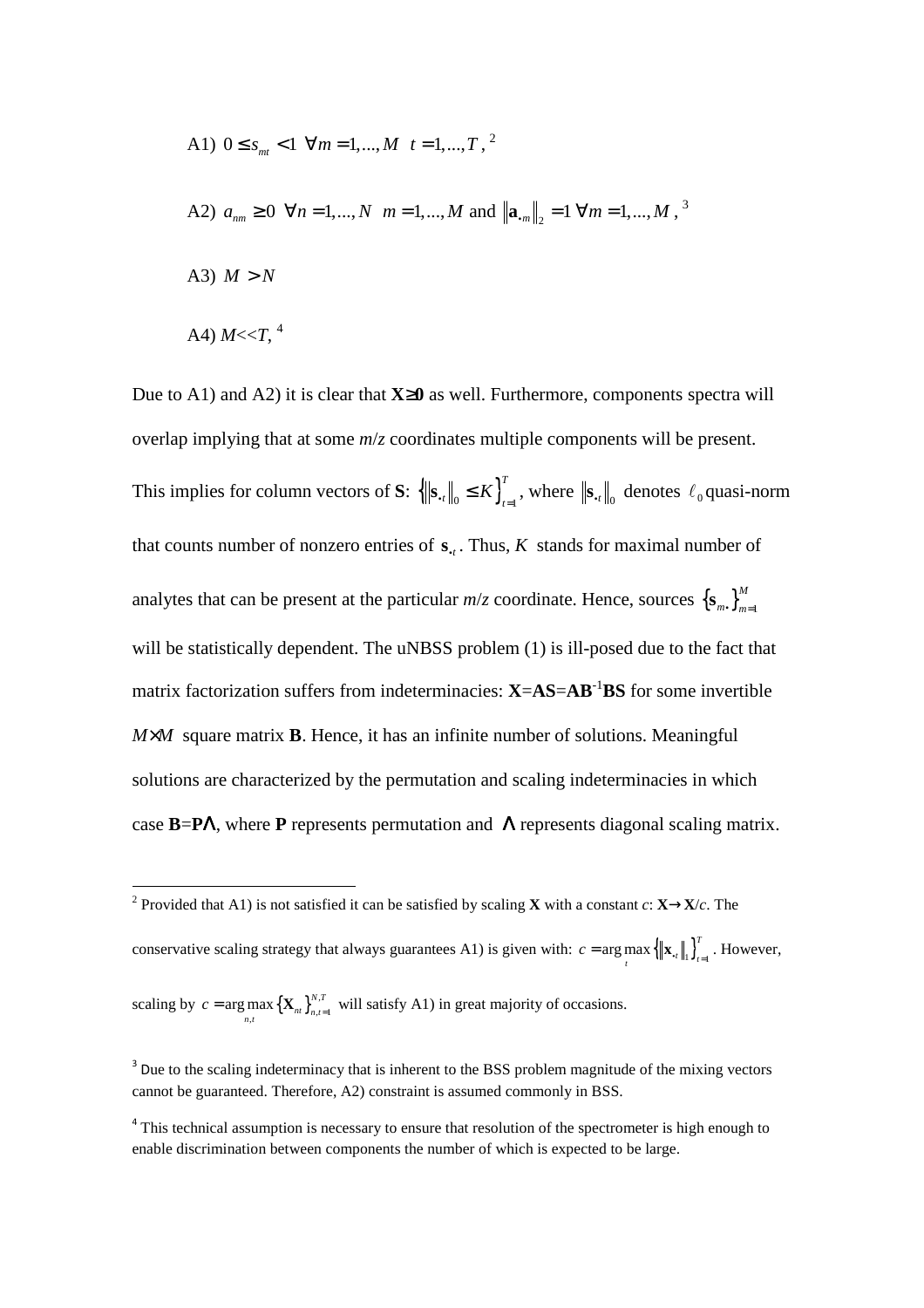However, constraints are necessary to be imposed on **A** and/or **S** to obtain solution of uNBSS problem (1) that is unique up to permutation and scaling indeterminacies. The necessary constraint is sparseness of analytes spectra  $\{s_{m}^{\,} \}_{m=1}^{M}$  $\left[\mathbf{s}_m\mathbf{B}\right]_{m=1}^m$ . Sparseness constraint implies that in relation to *N* and *M* the maximal number of analytes *K* present at the particular *m*/*z* coordinate is small enough. However, *K* is application dependent. When number of sources present in the mixture is large, *K* will grow. Compressive sensing theory has established condition between *N*, *M* and *K* necessary to obtain unique solution for underdetermined system of linear equations:  $\{ \mathbf{x}_{t} = \mathbf{A}\mathbf{s}_{t} \}_{t=1}^{T}$  $\mathbf{x}_{t} = \mathbf{A}\mathbf{s}_{t}$ ,  $\int_{t=1}^{t}$  assuming that **A** is known and random with the entries distributed according to Gaussian or Bernoulli distributions. For  $\ell_1$ -constrained solutions  $\{s_{r}\}_{r=1}^T$  $\left\{\mathbf{s}_{\cdot t}\right\}_{t=1}^{T}$  number of measurements *N* necessary to obtain unique solution with probability one is given with: *N*≈*K*log(*M/K*) [31]. When  $\ell_p$ -constraint,  $0 \le p \le 1$ , is used instead, condition on number of measurements *N* is given with:  $N \geq C_1(p)K + pC_2(p)K\log(M/K)$  [21], where  $C_1$  and  $C_2$ are constants that depend on choice of the norm *p*. Hence,  $\lim_{p\to 0} N \ge C_1(0)K$ , i.e. when  $p=0$ number of measurements *N* does not depend on *M*. That explains good results of  $\ell_0$ constrained algorithms for solving (1) [8, 23], when compared against  $\ell_1$ -constrained algorithms when  $K$  is increasing. However, when  $(1)$  is associated with uNBSS problem in chemometrics **A** is not random but deterministic, i.e. it is a concentration matrix. To the best of our knowledge there is only one result related to condition necessary for unique solution of the underdetermined system of equations:  $\{ {\bf x}_{.t} = {\bf A} {\bf s}_{.t} \}_{t=1}^T$  $\mathbf{x}_{t} = \mathbf{A}\mathbf{s}_{t}$   $\}_{t=1}^{T}$  when **A** is deterministic. It is shown in [32] that for cyclic polynomial matrix **A** it applies: *N*=O(*K* 2 ). That is significantly worse than *N*≈*K*log(*M/K*) [31], for random **A**. When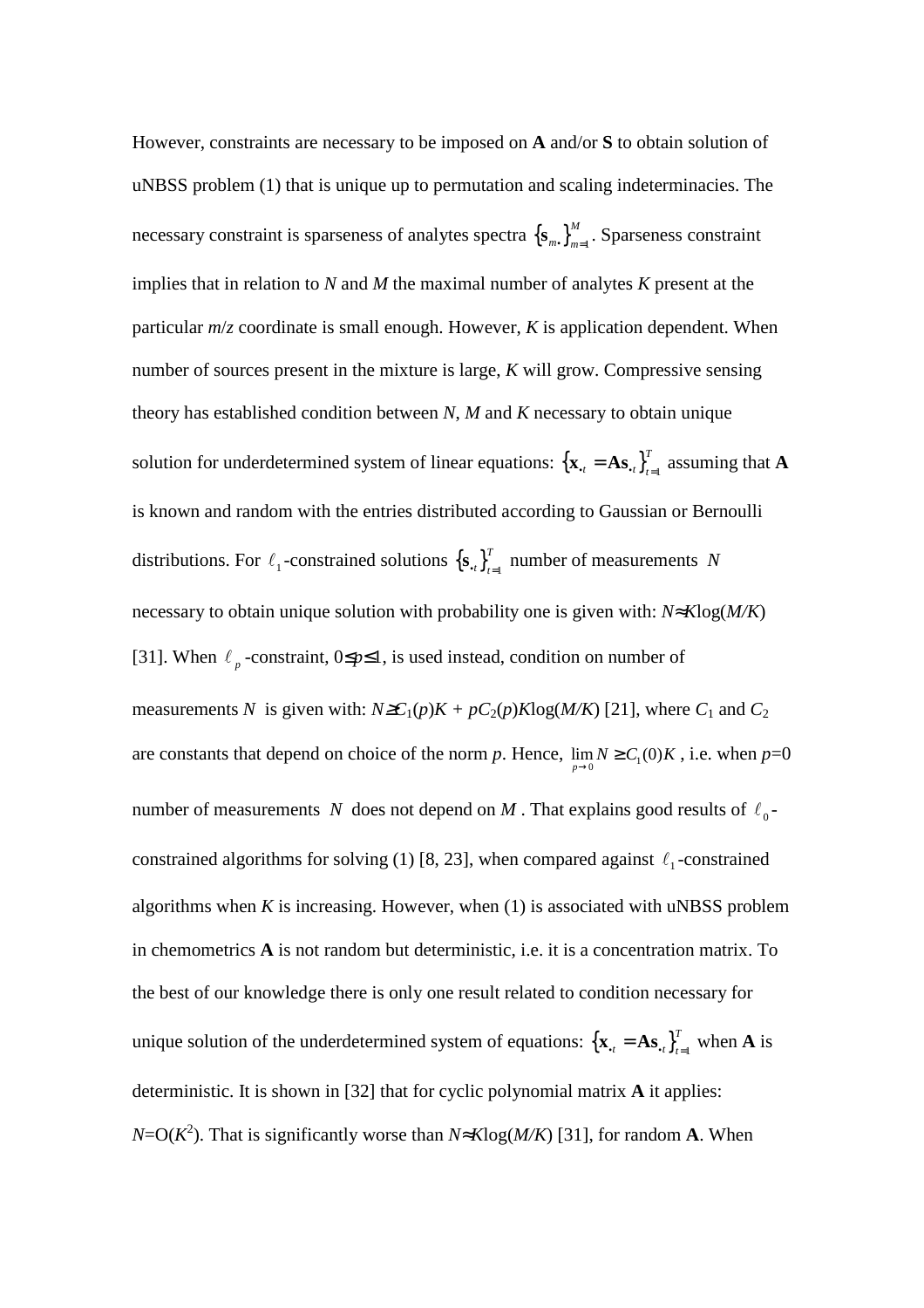analysis of complex mixtures takes place, where number of sources can be large and consequently *K* will grow, it can be necessary to ensure large number of mixtures spectra *N* in order to obtain solution of the uNBSS problem (1) that is, possibly, unique up to scaling and permutation indeterminacies. However, when *N* is associated with biological samples it can virtually be impossible to satisfy this requirement. Therefore, we propose nonlinear transformation of LMM (1) into quasi-linear model with increased number of measurements.

#### **2.2. Nonlinear transform of linear mixture model**

We propose mixture-wise nonlinear transform of LMM (1):  $\left\{ \mathbf{x}_{.t} \mapsto \phi(\mathbf{x}_{.t}) \in \mathbb{R}_{0+}^{\bar{N}} \right\}_{t=1}^{T}$  $\mathbf{x}_{\cdot t} \mapsto \phi(\mathbf{x}_{\cdot t}) \in \mathbb{R}_{0+}^{\bar{N}} \Big]_{t=1}^T,$ such that  $\overline{N} \gg N$ . We would like  $\overline{N}$  to be (very) large and possibly even infinite. The mapping has the following structure:

$$
\phi(\mathbf{x}_{.t}) = \left[ \left\{ c_{q_1...q_N} x_{1t}^{q_1} ... x_{Nt}^{q_N} \right\}_{q_1,...,q_N=0}^N \right]^T \text{ such that } \sum_{n=1}^N q_n \le \overline{N}, \ \forall t = 1,...,T. \tag{2}
$$

In (2)  $\{c_{q_1...q_N}\}$  are real constants that are mapping dependent. By taking into account that  $x_{nt} = \sum_{m=1}^{n}$ *M*  $x_{nt} = \sum_{m=1}^{M} a_{nm} s_{mt}$ , (2) can be written as:

$$
\phi(\mathbf{x}_{\cdot t}) = c_0 \mathbf{e}_1 + \mathbf{B} \begin{bmatrix} 0 \\ \mathbf{s}_{\cdot t} \end{bmatrix} + \mathbf{B}_{HOT} \begin{bmatrix} 0 \\ \mathbf{0}_{M \times 1} \\ \mathbf{s}_{\cdot t HOT} \end{bmatrix} \forall t = 1, ..., T
$$
 (3)

where *HOT* stands for higher order (nonlinear) terms introduced by mapping  $\phi(\mathbf{x}_i)$ ,  $\mathbf{e}_1$ is a unit vector in  $\mathbb{R}^{\bar{N}}$ ,  $\mathbf{0}_{M\times I}$  is column vector with zero entries and  $\mathbf{s}_{\text{off}}$  is  $\bar{N}-M-1$ column vector comprised of  $\left\{ s_{1t}^{q_1} \times \ldots \times s_{Mt}^{q_M} \right\}$  $S_{1t}^{q_1} \times \ldots \times S_{Mt}^{q_M} \Big\}_{q_1, ..., q_M = 2}$ *M*  $q_1 \sim q_q q_M$ <sup>N</sup>  $s_{1t}^{q_1} \times \ldots \times s_{Mt}^{q_M} \Big|_{q_1,\ldots,q_M=2}^{q_1}$  and  $\sum_{m=1}^{M}$ *M*  $\sum_{m=1}^{M} q_m \leq \overline{N}$ . Provided that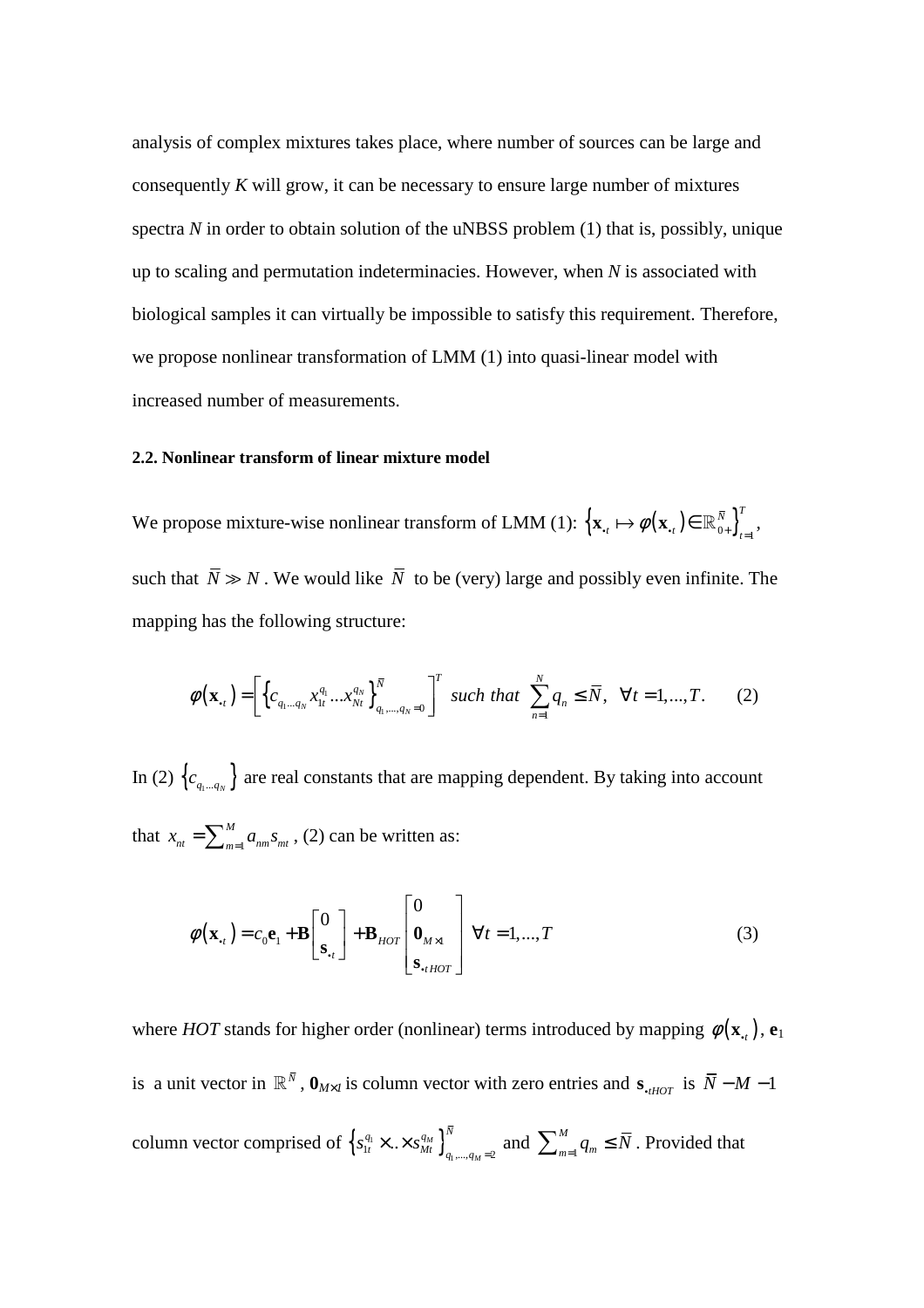LMM (1) is related to MS data analysis,  $\{s_{m} \}_{m=1}^{M}$  $\left\{ s_{mt} \right\}_{m=1}^{M}$  represent analytes in mixtures mass spectra at the particular *m/z* coordinate, i.e. *t* corresponds to *m/z*. Then, all the crossterms  $s_{1t}^{q_1} \times \ldots \times s_{Mt}^{q_M}$  will be zero if only one analyte is not present at this coordinate.

Thus,  $\mathbf{s}_{\text{HOT}}$  in (3) will simplify to  $\mathbf{s}_{\text{HOT}} \approx \left[s_{1t}^2 \dots s_{Mt}^2 \dots s_{Mt}^{\overline{N}} \dots s_{Mt}^{\overline{N}}\right]^T$ . Due to assumption A1),  $\{0 \le s_{mt} < 1\}_{m=1}^M$ , many higher order terms in  $s_{thOT}$  will go to zero as power term increases. Speed of decay depends on distribution of amplitudes. For sparse distributions, such as those encountered in MS, it is reasonable to expect that only several HOT of each source will be significantly greater than zero. For an example, for amplitude  $s_{mt}$ =0.5, the 10th order power is 9.7×10<sup>-4</sup>. Nevertheless, powers of  ${s_{m} \choose m}$ <sup>M</sup><sub>m=1</sub>  $\mathbf{s}_{m\bullet} \right\}_{m=1}^{m}$ will represent new sources that are statistically dependent with the original ones. Thus we can write (3) as:

$$
\phi(\mathbf{x}_{\cdot,t}) \approx c_0 \mathbf{e}_1 + \overline{\mathbf{B}} \begin{bmatrix} 0 \\ \overline{\mathbf{s}}_{\cdot t} \end{bmatrix} \quad \forall t = 1,...,T
$$
\n(4)

where  $\overline{\mathbf{s}}_t = [\mathbf{s}_t \ \mathbf{s}_{t} \ \mathbf{s}_{t} \cdot \mathbf{s}_{t} \cdot \mathbf{s}_{t}]^T$  and  $\overline{\mathbf{B}}$  combines on appropriate way **B** and  $\mathbf{B}_{HOT}$ . Model (4) can be written in matrix format yielding:

$$
\phi(\mathbf{X}) \approx \left[ \underbrace{c_0 \mathbf{e}_1 \dots c_0 \mathbf{e}_1}_{\times T \text{ times}} \right] + \overline{\mathbf{B}} \left[ \frac{0}{\mathbf{S}} \right]
$$
\n(5)

where  $\phi(\mathbf{X}) \in \mathbb{R}_{0+}^{\bar{N} \times T}$ ,  $\overline{\mathbf{B}} \in \mathbb{R}_{0+}^{\bar{N} \times P+1}$  $\overline{\mathbf{B}} \in \mathbb{R}_{0+}^{\overline{N} \times P+1}$  and  $\overline{\mathbf{S}} \in \mathbb{R}_{0+}^{P \times T}$ . Hence, the uNBSS problem (1) characterized by triplet (*N*, *M*, *K*) is converted into new problem (5) characterized by triplet  $(\bar{N}, P, Q)$  where *P*>*M* stands for number of dependent sources in (5) and *Q*>*K*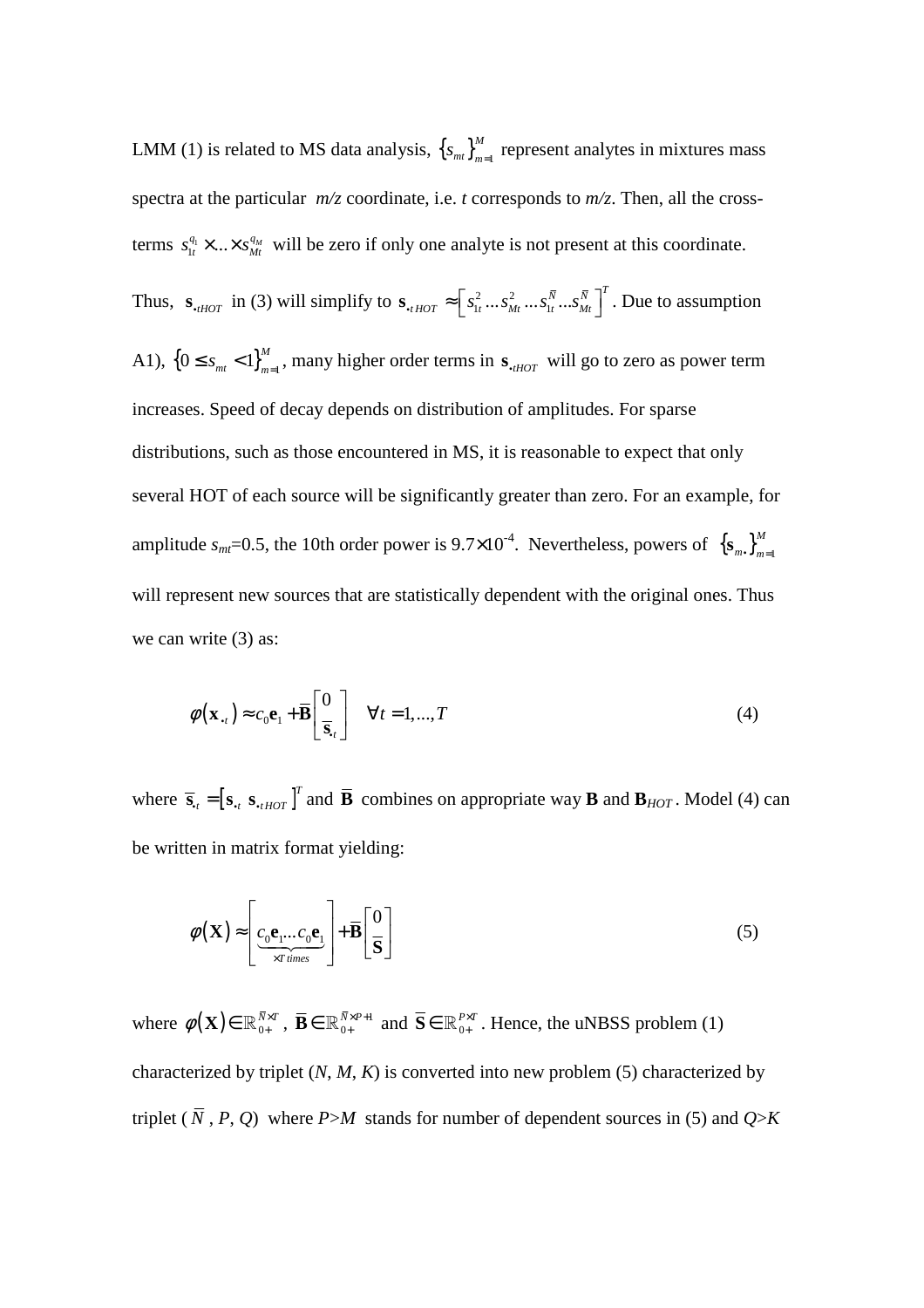stands for number of overlapping sources in (5). Provided that amplitudes of the sources are sparsely distributed it is justified to expect that:

$$
(\overline{N}/N) \gg (P/M) \text{ as well as } (\overline{N}/N) \gg (Q/K). \tag{6}
$$

In the light of the uniqueness condition related analysis presented in [32], sparseness constrained factorization of (5) will with significant probability yield, depending on fulfillment of (6), increased accuracy when compared against the same factorization method used for the uNBSS problem (1). The difficulty with factorization of problem (5) is that  $\overline{N}$  can be large or even infinite, in which case factorization becomes computationally intractable. To alleviate this difficulty a special type of nonlinear mapping  $\phi$  is selected such that space induced by it is reproducible kernel Hilbert space (RKHS) of functions. To this end we introduce the following definitions and theorems.

**Definition 2.2.1.** A real function  $\kappa : \mathbb{R}^N \times \mathbb{R}^N \to \mathbb{R}$  is positive semi-definite if it is symmetric and satisfies for any finite set of points  $\{ {\bf x}_{,t} \}_{t=1}^T$  $\mathbf{x}_{\cdot t} \bigg|_{t=1}^T$  in  $\mathbb{R}^N$  and real numbers  $\left\{ \boldsymbol{\alpha}_{\!_{t}}\right\} _{t=1}^{T}$  $\alpha_i \bigg\}_{i=1}^T : \sum_{i,j=1}^T \alpha_i \alpha_j \kappa \big( \mathbf{x}_{\cdot,i}, \mathbf{x}_{\cdot,j} \big) \ge 0$ .

**Theorem 2.2.1.** The Moore-Aronszajn theorem, [33]. Given any nonnegative definite function  $\kappa(\mathbf{x}, \mathbf{y})$  there exists a uniquely determined RKHS  $H_k$  consisting of real valued functions on set  $\mathbf{X} \subset \mathbb{R}^N$   $f: \mathbf{X} \to \mathbb{R}$  such that: (i)  $\forall \mathbf{x} \in \mathbf{X}, \kappa(\circ, \mathbf{x}) \in H_{\kappa}$ ; (ii)  $\forall$ **x** $\in$  **X**,  $\forall$ *f* $\in$  *H*<sub>*k*</sub>, *f* (**x**) =  $\langle$ *f*, *K*( $\circ$ , **x**))<sub>*H*<sub>*k*</sub>. Here,  $\langle \circ, \circ \rangle$  denotes the inner product</sub> associated with  $H_{\kappa}$ .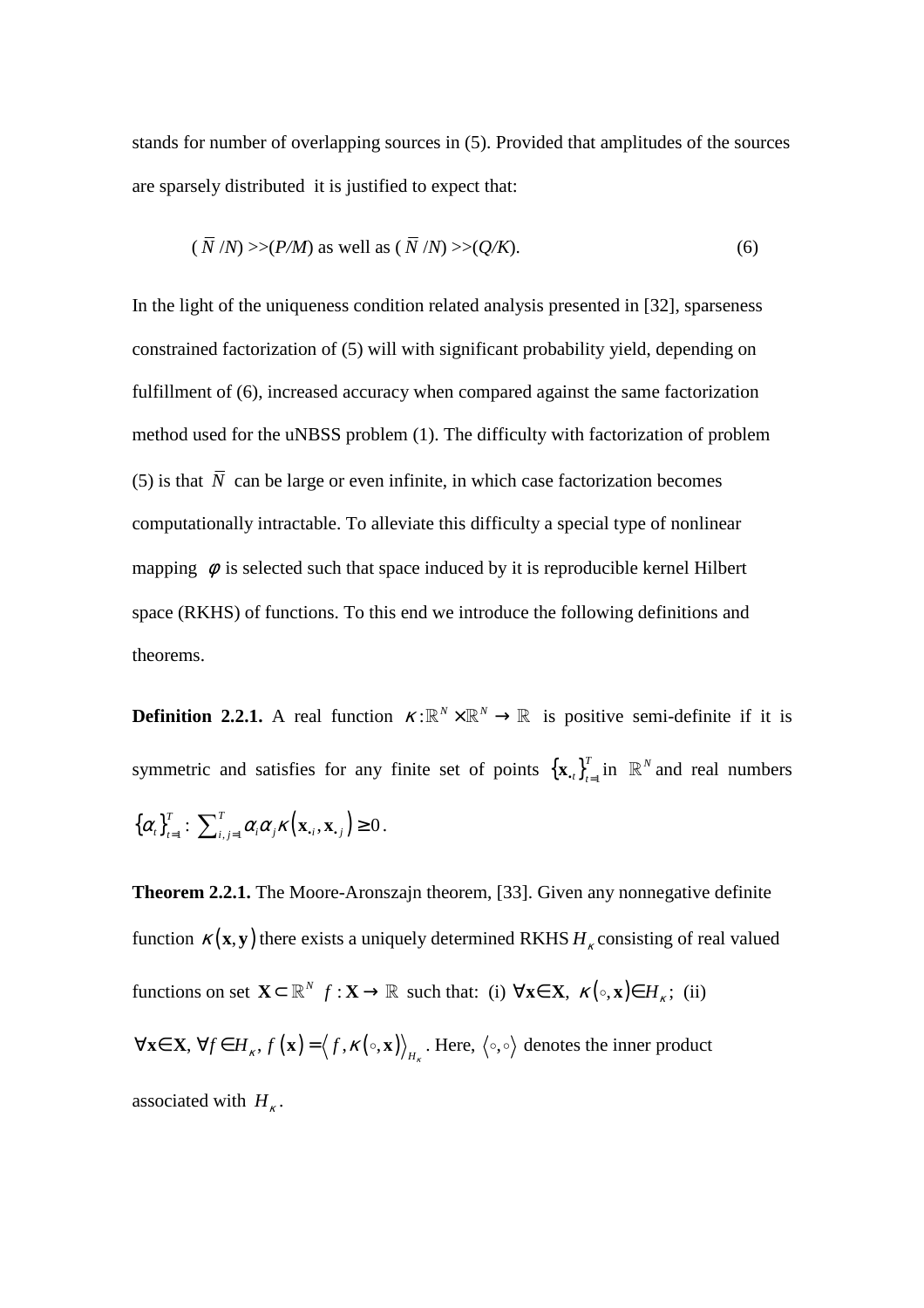**Definition 2.2.2.** Replacing  $f(\mathbf{x})$  in (ii) in Theorem 2.2.1. by  $\kappa(\circ, \mathbf{x})$ , it follows

 $\kappa(\mathbf{x}_{t}, \mathbf{x}) = \langle \kappa(\circ, \mathbf{x}_{t}), \kappa(\circ, \mathbf{x}) \rangle_{H_{\kappa}}$ . By selecting the nonlinear map as  $\phi(\mathbf{x}) = \kappa(\circ, \mathbf{x})$  it follows  $\kappa(\mathbf{x}_{t}, \mathbf{x}) = (\phi(\mathbf{x}_{t}), \phi(\mathbf{x}))_{H_{\kappa}}$ . That is known as *kernel trick*. The nonlinear mapping  $\phi(\mathbf{x}_i)$  is called explicit feature map (EFM).

Practical importance of the *kernel trick* is enormous since it substitutes evaluation of inner product of possibly infinite dimensional mappings  $\langle \phi(\mathbf{x}, t), \phi(\mathbf{x}) \rangle_{H_K}$  in  $H_K$  by evaluation of kernel function  $\kappa(\mathbf{x}_t, \mathbf{x})$  in the space spanned by empirical set of patterns **X**. To substitute EFM-based nonlinear mappings in (5) by implicit kernel-based mappings we need to define empirical kernel map (EKM). To this end we use the following definition, see also definition 2.15 in [34].

**Definition 2.2.3.** Empirical kernel map. For a given set of patterns  $\left\{ \mathbf{v}_{d} \in \mathbb{R}^{N} \right\}_{d=1}^{D}$  $\mathbf{v}_{\cdot d} \in \mathbb{R}^N$  $\Big\}_{d=1}^D \subset \mathbf{X},$  $D \in \mathbb{N}$ , we call  $W : \mathbb{R}^N \to \mathbb{R}^D$ , where  $\left(\circ, \mathbf{x}_{\cdot,t}\right)\Big|_{\left\{\mathbf{v}_{\cdot d}\right\}_{d=1}^D} = \left[\right. \mathcal{K}\left(\mathbf{v}_{\cdot1}, \mathbf{x}_{\cdot,t}\right), ..., \mathcal{K}\left(\mathbf{v}_{\cdot D}, \mathbf{x}_{\cdot,t}\right)\right]^\prime \hspace{0.2cm} \forall t = 1, ...,$  $\mathbf{x}_{t} \mapsto \kappa(\cdot, \mathbf{x}_{t}) \Big|_{\{\mathbf{v}_{t} \}_{t=1}^{D}} = \Big[ \kappa(\mathbf{v}_{t}, \mathbf{x}_{t}), ..., \kappa(\mathbf{v}_{t}, \mathbf{x}_{t}) \Big]^T \quad \forall t = 1, ..., T$  the empirical kernel map with respect to  ${\mathbf \{v_{\text{-}d}\}}_{d=1}^D$  $\mathbf{v}_{\cdot d} \bigg\}_{d=1}^{D}$ .

Hence, EKM  $\psi(\mathbf{x}_{i})$  is obtained by projecting EFM  $\phi(\mathbf{x}_{i})$  associated with kernel  $\kappa(\circ, \mathbf{x}_{\cdot}, t)$  on a *D*-dimensional subspace in RKHS spanned by  $\left\{\phi(\mathbf{v}_{\cdot, d}) \in \mathbb{R}^{\bar{N}}\right\}_{d=1}^{D}$  $\phi(\mathbf{v}_{\cdot d}) \in \mathbb{R}^{\bar{N}}$   $\Big\}_{d=1}^D$ :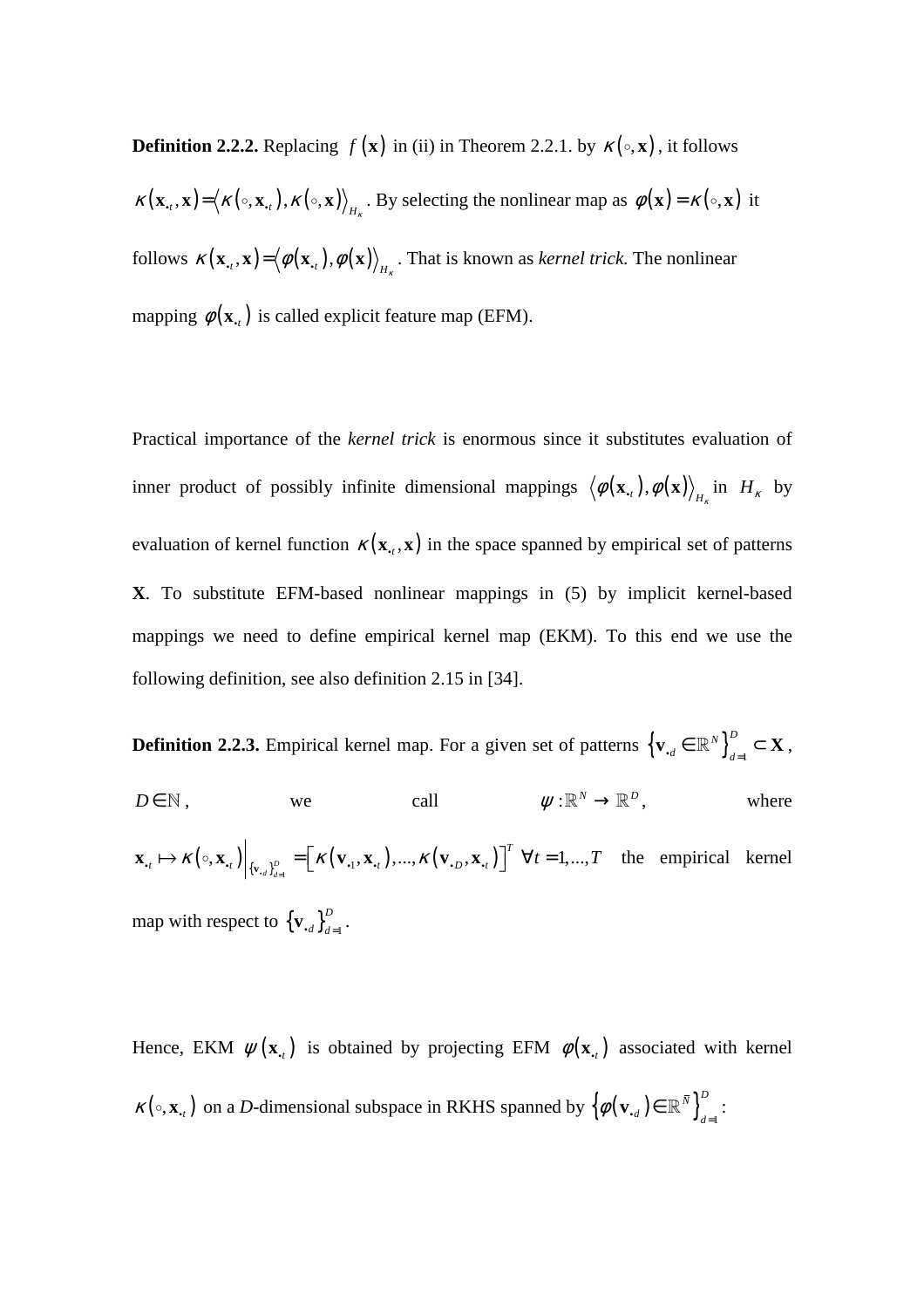$$
\psi(\mathbf{x}_{.t}) = \left[\phi(\mathbf{v}_{.1}) \dots \phi(\mathbf{v}_{.D})\right]^T \phi(\mathbf{x}_{.t}) = \begin{bmatrix} \kappa(\mathbf{x}_{.t}, \mathbf{v}_{.1}) \\ \dots \\ \kappa(\mathbf{x}_{.t}, \mathbf{v}_{.D}) \end{bmatrix} \quad \forall t = 1, ..., T. \tag{7}
$$

If (4) is substituted in (7) we obtain:

$$
\psi(\mathbf{x}_{\cdot t}) = \left[\phi(\mathbf{v}_{\cdot 1}) \dots \phi(\mathbf{v}_{\cdot D})\right]^T \phi(\mathbf{x}_{\cdot t}) \approx \left[\phi(\mathbf{v}_{\cdot 1}) \dots \phi(\mathbf{v}_{\cdot D})\right]^T \left[c_0 \mathbf{e}_1 + \overline{\mathbf{B}} \left[\frac{0}{\overline{\mathbf{s}}_{\cdot t}}\right]\right]
$$

$$
\approx c_0 \left[\begin{matrix} \kappa(\mathbf{e}_1, \mathbf{v}_{\cdot 1}) \\ \dots \\ \kappa(\mathbf{e}_1, \mathbf{v}_{\cdot D}) \end{matrix}\right] + \left[\frac{\phi(\mathbf{v}_{\cdot 1}) \dots \phi(\mathbf{v}_{\cdot D})}{\overline{\mathbf{B}}} \right]^T \overline{\mathbf{B}} \left[\frac{0}{\overline{\mathbf{s}}_{\cdot t}}\right] \approx \mathbf{c} + \overline{\mathbf{B}} \left[\frac{0}{\overline{\mathbf{s}}_{\cdot t}}\right] \quad \forall t = 1, \dots, T
$$

Hence, we can write  $(7)$  in the matrix version as:

$$
\psi(\mathbf{X}) \approx \mathbf{C} + \overline{\mathbf{B}} \left[ \frac{\mathbf{0}_{1 \times T}}{\overline{\mathbf{S}}} \right]
$$
 (8)

where  $\psi(\mathbf{X}) \in \mathbb{R}_{0+}^{D \times T}$ ,  $\mathbf{C} \in \mathbb{R}_{0+}^{D \times T}$ ,  $\overline{\mathbf{B}} \in \mathbb{R}_{0+}^{D \times P+1}$  $\overline{\mathbf{B}} \in \mathbb{R}_{0+}^{D \times P+1}$  and  $\overline{\mathbf{S}} \in \mathbb{R}_{0+}^{P \times T}$ . **C** in (8) represents bias term and does not play a role in parts based decomposition of  $\Psi(\mathbf{X})$  that is enforced by sparseness constrained NMF. Hence, the uNBSS problem (1) characterized by triplet  $(N, M, K)$  is converted into new problem  $(8)$  characterized by triplet  $(D, P, Q)$  where *P*>*M* stands for number of dependent sources in (8) and *Q*>*K* stands for number of overlapping sources in (8). Analogously to (6), provided that amplitudes of the sources are sparsely distributed it is justified to expect that:

$$
(D/N) >> (P/M) \text{ as well as } (D/N) >> (Q/K). \tag{9}
$$

In the light of the uniqueness condition related analysis presented in [32], sparseness constrained factorization of (8) will with significant probability yield, depending on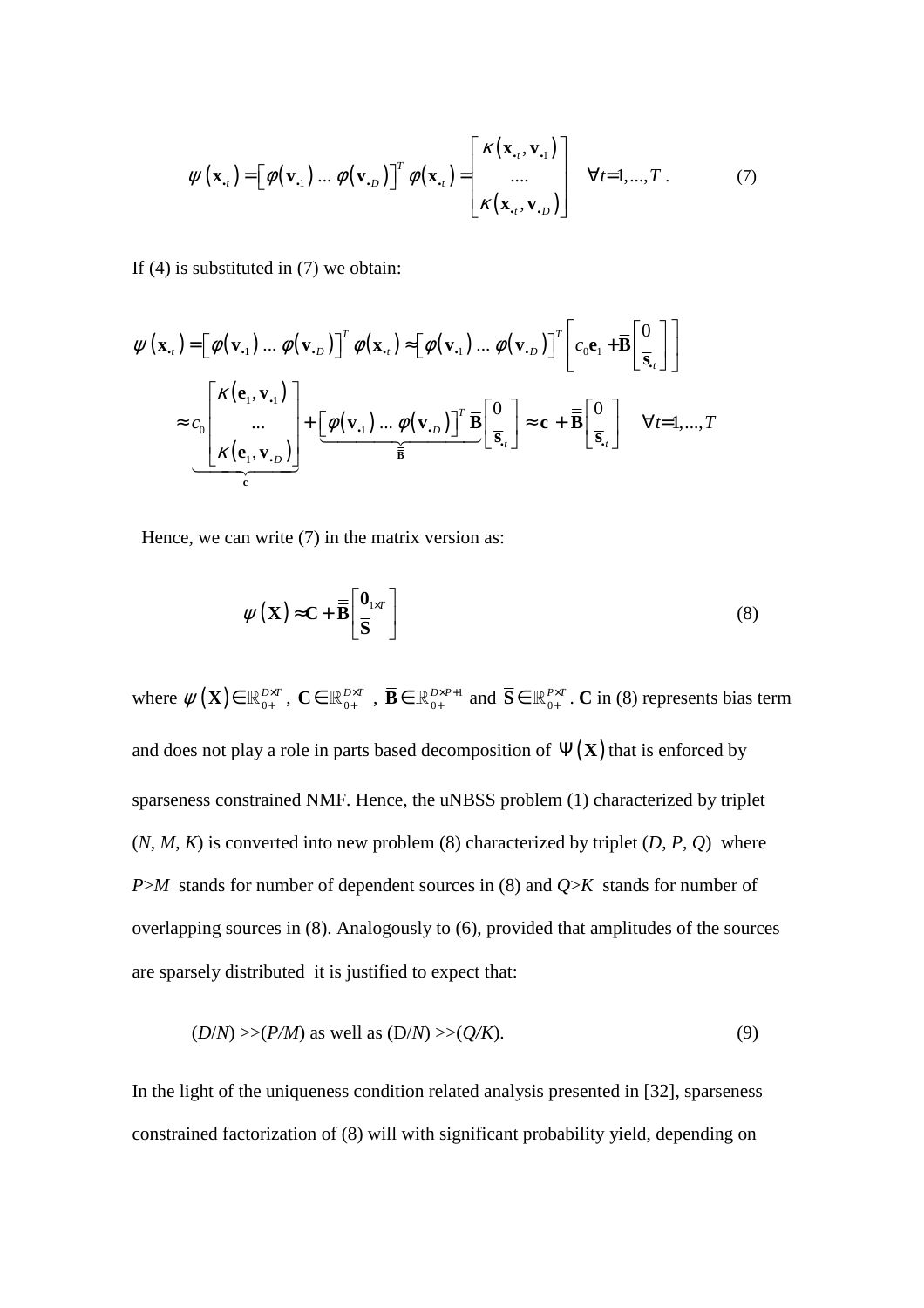fulfillment of (9), increased accuracy when compared against the same factorization method used for the uNBSS problem (1). Thus nonnegativity and sparseness constrained factorization of (8) should extract original sources  ${S_{m,\}}_{m=1}^{M}$  $\left\{ \mathbf{s}_m, \mathbf{s} \right\}_{m=1}^M$  as well as their powers that actually are new sources that are dependent with the original ones. While in (5)  $\overline{N}$  is large or even infinite, *D* in (8) is finite. To perform projection implied by (7) a basis in the original empirical data set **X** has to be constructed  ${\bf V} = \left\{ {\bf v}_{\cdot d} \in \mathbb{R}_{0+}^N \right\}_{d=1}^D$  $\mathbf{V} = \left\{ \mathbf{v}_{\cdot d} \in \mathbb{R}_{0+}^{N} \right\}_{d=1}^{D}$  such that

$$
span\{\phi(\mathbf{v}_{\cdot d})\}_{d=1}^{D} \approx span\{\phi(\mathbf{x}_{\cdot l})\}_{l=1}^{T}
$$
\n(10)

where *span* denotes a vector space spanned by particular set of vectors, *i.e.* it is expected that basis vectors span the same vector space that is spanned by empirical set of patterns. The basis **V** can be constructed on several ways, for example using data clustering whereas cluster centers represent basis vectors. Hence, basis construction can be computationally challenging problem for itself. This, however, can be avoided if each pattern vector  $\left\{ \mathbf{x}_{\cdot i} \right\}_{i=1}^{T}$  $\mathbf{x}_{t}$ ,  $\int_{t=1}^{t}$  is chosen as a basis vector, i.e. **V**=**X**. Then condition (10) is satisfied perfectly. In this case, however, dimension of the projected sub-space *D* equals the number of the  $m/z$  channels *T*. Hence, the matrix  $\psi(\mathbf{X})$  implied by (8) will have dimensions *T*×*T*. For low-resolution mass spectrometry *T* is of the order of several thousands and matrix factorization problems implied by (8) are computationally tractable even on today's personal computers. When it comes to the kernel function  $\kappa(\circ, \mathbf{x}_{i})$  necessary to compute  $\psi(\mathbf{x}_{i})$  in (7), respectively (8) for matrix formulation, it is important that induced RKHS is high-dimensional. Although there are many kernel functions that satisfy this requirement we restrict ourselves herein to the one, arguably,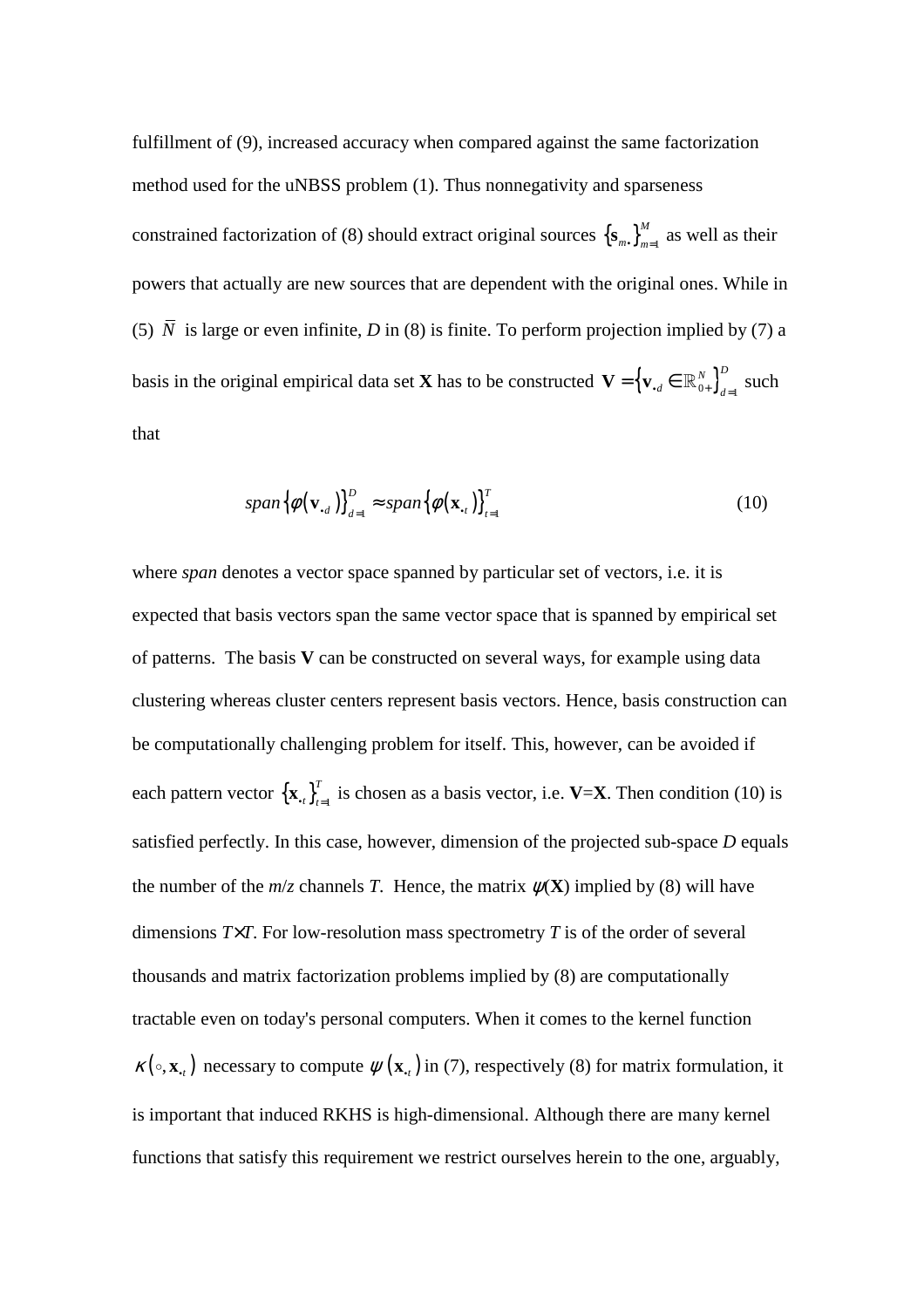most often used kernel, [34]: the Gaussian kernel

$$
\kappa(\mathbf{x}_{\cdot,i}, \mathbf{x}_{\cdot,j}) = \exp\left(-\left\|\mathbf{x}_{\cdot,i} - \mathbf{x}_{\cdot,j}\right\|^2 / \sigma^2\right)
$$
 where  $\sigma^2$  denotes kernel bandwidth or variance. In  
principle, optimal value of  $\sigma^2$  depends on dimension *N* and has to be estimated through  
cross-validation. When A1) and A2) apply we have found empirically that variance is in  
the interval  $\sigma^2 \in [0.1, 1]$ . Higher order terms (HOT) present in  $\overline{S}$  in (8) can also be seen  
as a noise that is generated by nonlinear transformation. Thus, error introduced by HOT  
can be reduced by applying entry-wise either soft thresholding nonlinearity on  
 $\{\psi(\mathbf{X})_{\cdot d}\}_{d,i=1}^{D,T}$ :  $\{\psi(\mathbf{X})_{\cdot d} \rightarrow \eta_{\tau}(\psi(\mathbf{X})_{d}) = \max(0, \psi(\mathbf{X})_{d} - \tau)\}_{d,i=1}^{D,T}$ , [35], or hard  
thresholding nonlinearity:  $\{\psi(\mathbf{X})_{d} \rightarrow \psi_{\tau}(\psi(\mathbf{X})_{d}) = \psi(\mathbf{X})_{d} \mathbf{1}_{\psi(\mathbf{X})_{d} \rightarrow \tau}\}_{d,i=1}^{D,T}$  where  $\mathbf{1}_{\psi(\mathbf{X})_{d} \rightarrow \tau}$   
represents indicator function. Through numerical experiments under assumptions A1)  
and A2) we have empirically found that, if "de-noising" operator is applied,  
thresholding parameter ought to be set to  $\tau \approx 10^{-7}$ . Hence, from the user perspective the  
NPT-NMU algorithm is virtually almost parameter free.

#### **2.3. Sparseness constrained factorization**

The NMU algorithm [7], with a MATAB code available at [36], has been used to evaluate effectiveness of proposed nonlinear mixture expansion method. The NMU method performs factorization of (8) in a recursive manner extracting one component at a time. After identifying optimal rank-one solution  $(\bar{\mathbf{b}}_{.1}, \bar{\mathbf{s}}_{.1})$  the rank-one factorization is performed on the residue matrix  $\psi(\mathbf{X}) \leftarrow \psi(\mathbf{X}) - \overline{\overline{\mathbf{b}}}_{1} \overline{\mathbf{s}}_{1}$ . To preserve non-negativity of  $\psi(\mathbf{X})$  an underapproximation constraint is imposed on  $\overline{\mathbf{B}}$  and  $\overline{\mathbf{S}}$  :  $\overline{\mathbf{B}}\overline{\mathbf{S}} \leq \psi(\mathbf{X})$ . This constraint yields localized parts-based decomposition where different basis elements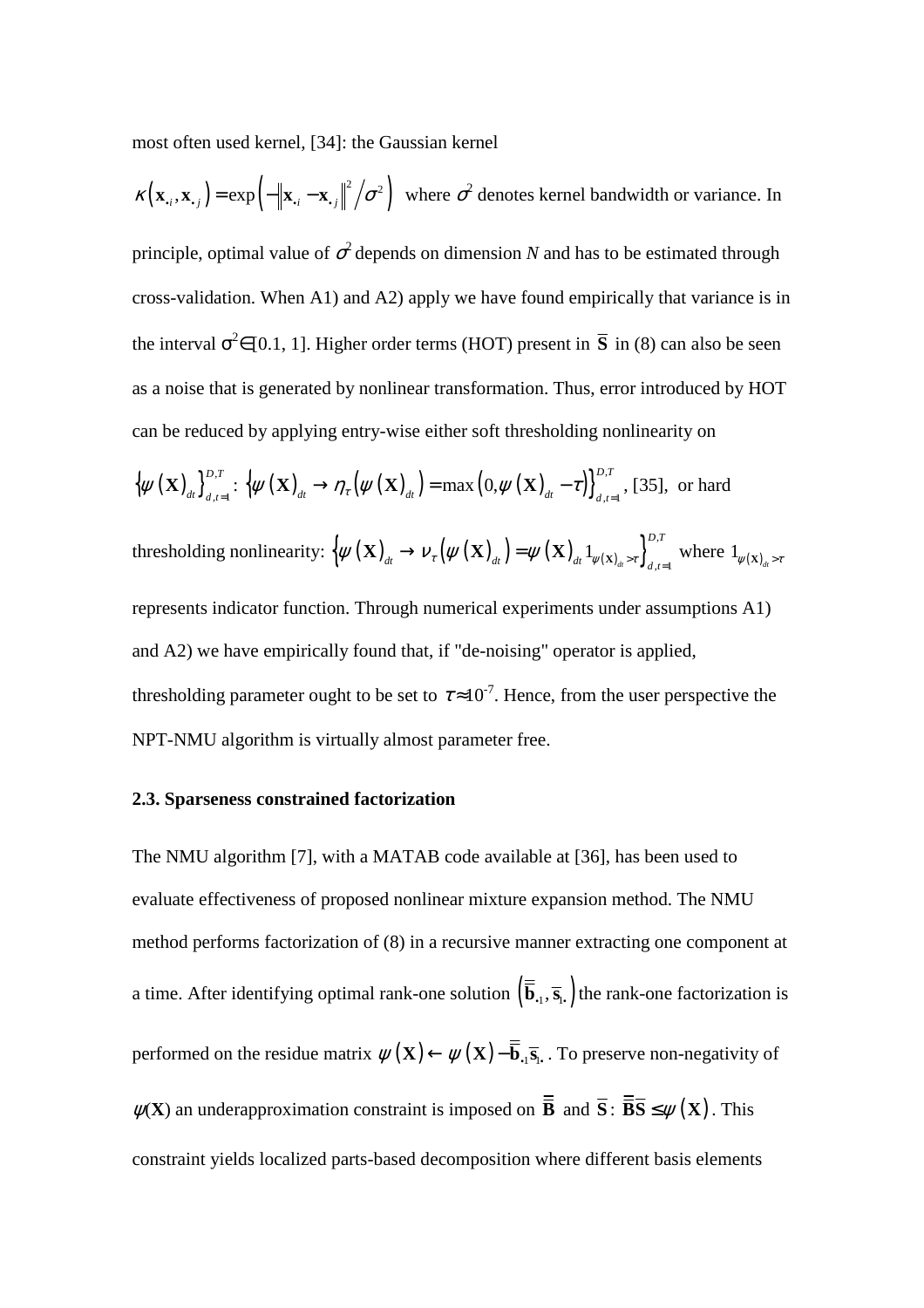describe disjoint parts of the input data  $\psi(\mathbf{X})$ . It has been proven in theorem 1 in [7] that sparseness (number of non-zero entries) of  $\overline{B}$  and  $\overline{S}$  is less than sparseness of  $\psi(\overline{X})$ . A main reason for preferring the NMU algorithm over other sparseness constrained NMF algorithmsis that there are no regularization constants that require a tuning procedure. When performing NMU-based factorization of matrix  $\psi(\mathbf{X})$  in (8), the unknown number of analytes *P* needs to be given to the algorithm as an input. *P* represents nonnegative rank of  $\psi(\mathbf{X})$  in (8) and its optimal selection is related the model order selection. However, the well-known difficulty with model selection methods is that very often, due to different theoretical assumptions, they yield (significantly) different result when applied to the same data. Due to this reason and also due to the reason of not to lose some of the components our strategy was to set an assumed value of *P* as:  $\hat{P} = D = T$ . Then, due to (8),  $P < \hat{P}$ . Then, the NMU algorithm will extract all the  $\hat{P}$  components contained in  $\psi(\mathbf{X})$  at an increased computational complexity, i.e. the *T-P* rank-one factors will be computed unnecessarily. Nevertheless, that is the price worth being paid in order not to lose some components that potentially can lead to biomarker discovery. When all *T* components are extracted they are compared with the reference components from the library. We identify analytes candidates as those that are maximally correlated with components in the library. As a reference solution in the benchmark problem we have used solution obtained by applying the NMF\_L0 algorithm [8], to the original problem (1). The MATLAB code of the NMF\_L0 algorithm is available at [37]. NMF\_L0 is based on natural sparseness measure, the  $\ell_0$ -pseudo-norm of the source or component matrix **S** . The NMF\_L0 when applied to (1) requires *a priori* information on the number of components *M* and number of overlapping components *K*. In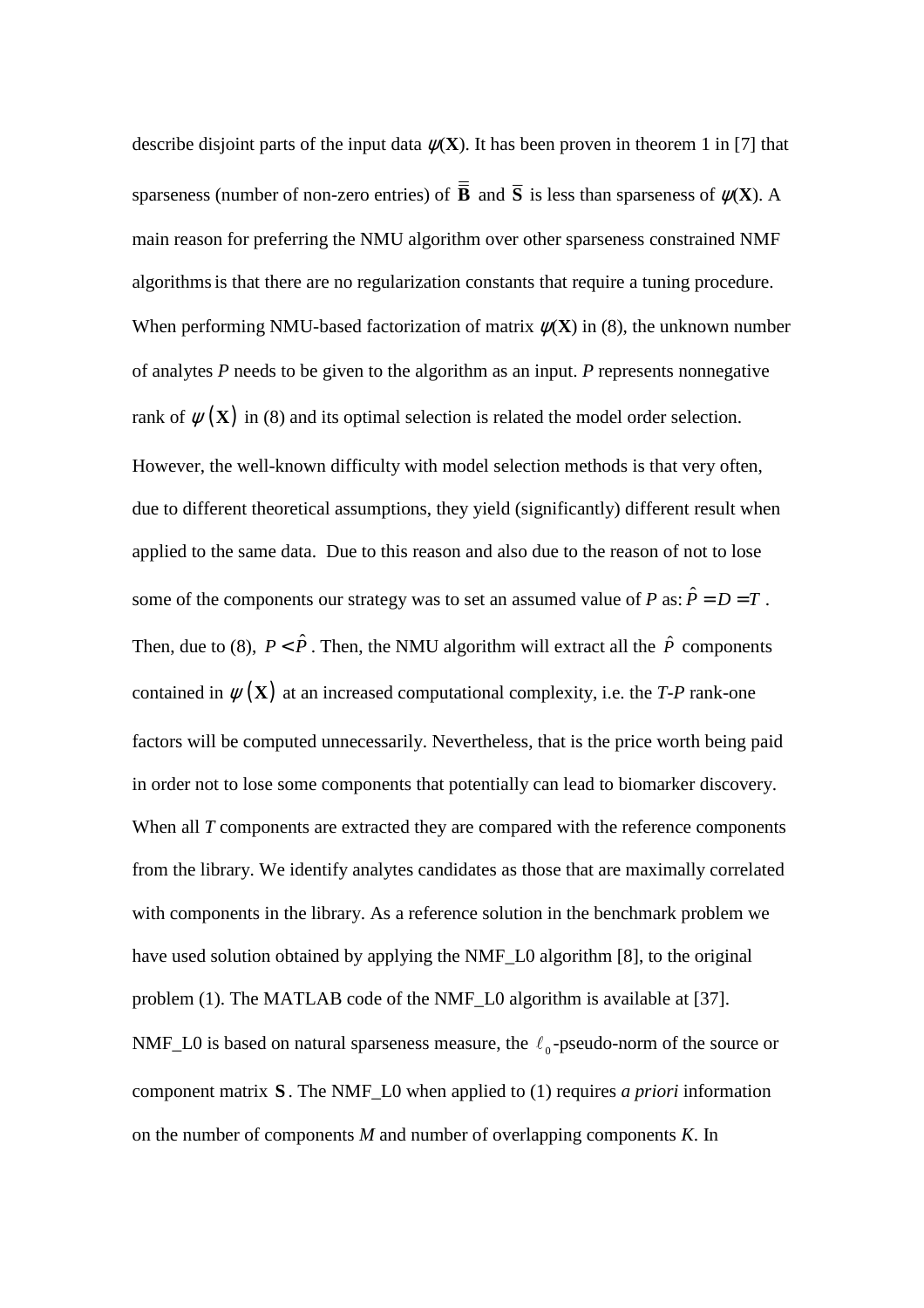numerical scenario both *M* and *K* are known while in experimental scenario selecting optimal (true) value of *K* can be difficult. Nevertheless, the NMF\_L0 can provide a good reference in validating worst-case and average performance of the NMU algorithm when applied on uNBSS problem (1) and as well as the NPT-NMU algorithm, that is the NMU algorithm applied on uNBSS problem (8). We summarize the NPT-NMU algorithm in the Algorithm 1.

#### **3. EXPERIMENTS**

Studies on numerical and experimental data reported below were executed on personal computer running under Windows 64-bit operating system with 64GB of RAM using Intel Core i7-3930K processor and operating with a clock speed of 3.2 GHz. Matlab 2012b environment has been used for programming.

#### **3.1. Numerical simulation**

In numerical study we simulate LMM (1) with  $N=5$ ,  $M=10$ ,  $T=1000$  and  $K \in \{2, 3, 4\}$ . Each source is generated according to A1) and distributed according to probability density function of mixed state random variable, [38, 39]:

$$
p(s_{mt}) = \rho \delta(s_{mt}) + (1 - \rho) \delta^*(s_{mt}) f(s_{mt}) \ \forall m = 1,..., M \ \forall t = 1,..., T
$$
 (11)

where  $\delta(s_{mt})$  is an indicator function and  $\delta^*(s_{mt})=1-\delta(s_{mt})$  is its complementary function,  $P({\bf s}_{mt} = 0) \big]_{t=1}^{T}$  $\rho = \left\{ P(\mathbf{s}_{m t} = 0) \right\}_{t=1}^{T}$ . Hence,  $\left\{ P(s_{m t} > 0) = 1 - \rho \right\}_{t=1}^{T}$ . We have generated sources with probability of being zero  $\rho$ =0.9. The nonzero state of  $s<sub>mt</sub>$  is distributed according to *f*(*s<sub>mt</sub>*). We have chosen exponential distribution  $f(s_m) = (1/\mu) \exp(-s_m/\mu)$  to model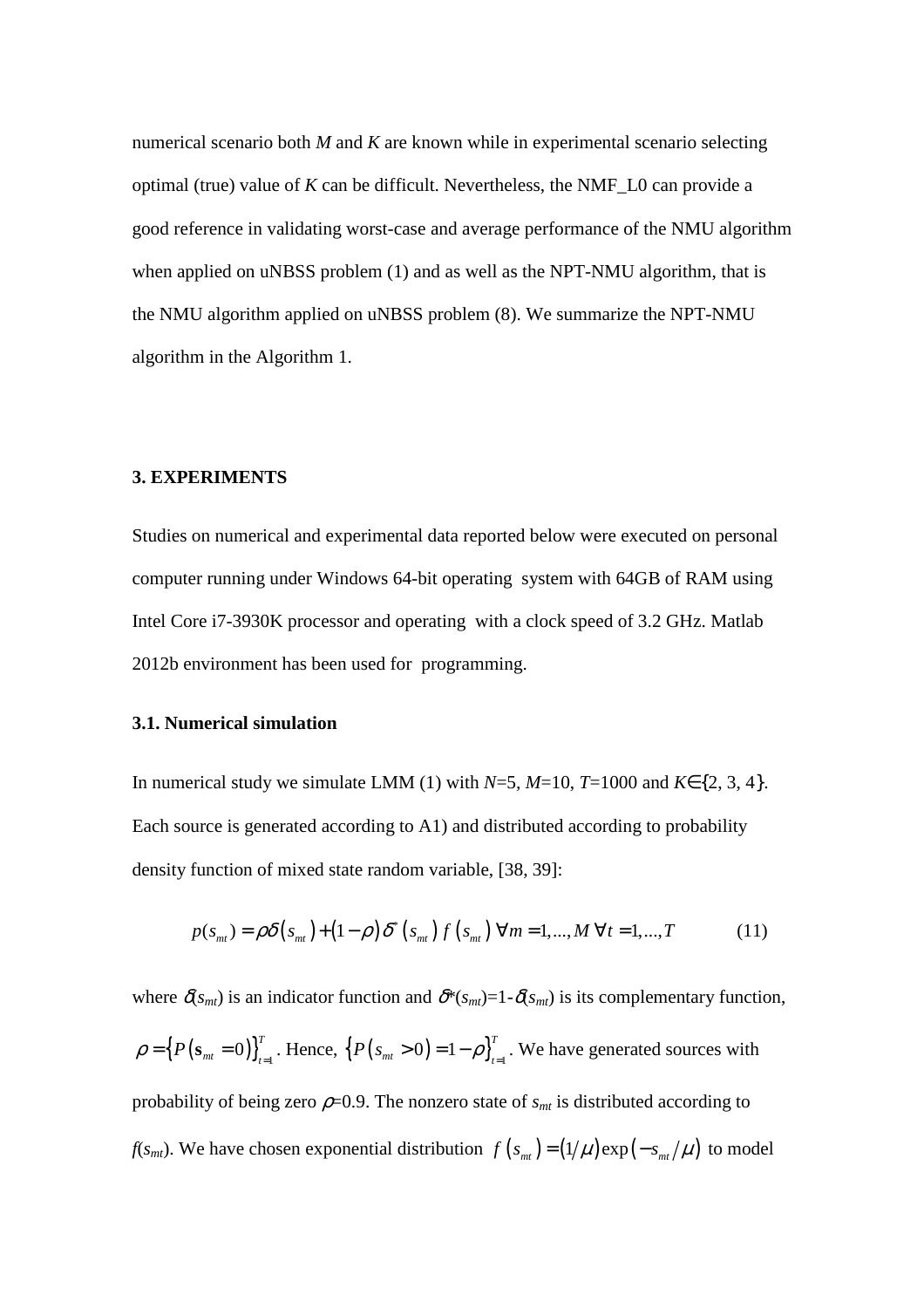sparse distribution of the nonzero states such that the most probable outcomes were equal to  $\mu$ =0.1 and  $\mu$ =0.01.<sup>5</sup> For these outcomes figures 1 and 2 respectively show values of normalized correlation coefficients

$$
c_{mm} = \langle \mathbf{s}_m, \hat{\mathbf{s}}_m. \rangle / \|\mathbf{s}_m.\| / \|\mathbf{s}_m.\|, \ \forall m = 1, ..., M
$$
 (12)

between true and separated sources versus Monte Carlo run index. Sources were separated by the NMU algorithm [7], the NMF\_L0 algorithm [8] and proposed NPT-NMU algorithm. Since for the NPT-NMU algorithm one run took roughly two hours, only 10 Monte Carlo runs were executed for each simulation scenario. Left column shows minimal value of the correlation coefficient attained by each of the algorithms while right column shows average value of the correlation coefficients for ten sources. The true values for *M* and *K* were reported to the NMF\_L0 algorithm and true value for *M* was reported to the NMU algorithm. The NPT-NMU algorithm assumed that *M*=*T*. The NMF\_L0 algorithm was run with the following parameter setup: reverse sparse nonnegative least square (rsNNLS) sparse coder and alternating nonnnegative least square (ANLS) for dictionary update stage. Careful inspection of results presented in figures 1 and 2 suggests that NPT-NMU algorithm yields better accuracy than NMU algorithm in 30% of the runs, while NMU is better in 60% of the runs. While average performance of the NMF\_L0 algorithm is the best it yields the worse value of the minimal correlation coefficient.

#### **3.2. MS measurements**

l

<sup>&</sup>lt;sup>5</sup> Even though the exponential distribution has support on the [0,∞) interval setting  $\mu$ =0.1 implies that with probability 0.9999546 realizations will be contained in [0, 1] interval. For  $\mu$ =0.01 realizations will be contained in [0, 1] interval with a probability that is close to 1 with an error of  $3.72\times10^{-44}$ . Thus, this justifies a choice of exponential distribution to model sparse distribution of amplitudes *smt* on interval  $[0,1]$ .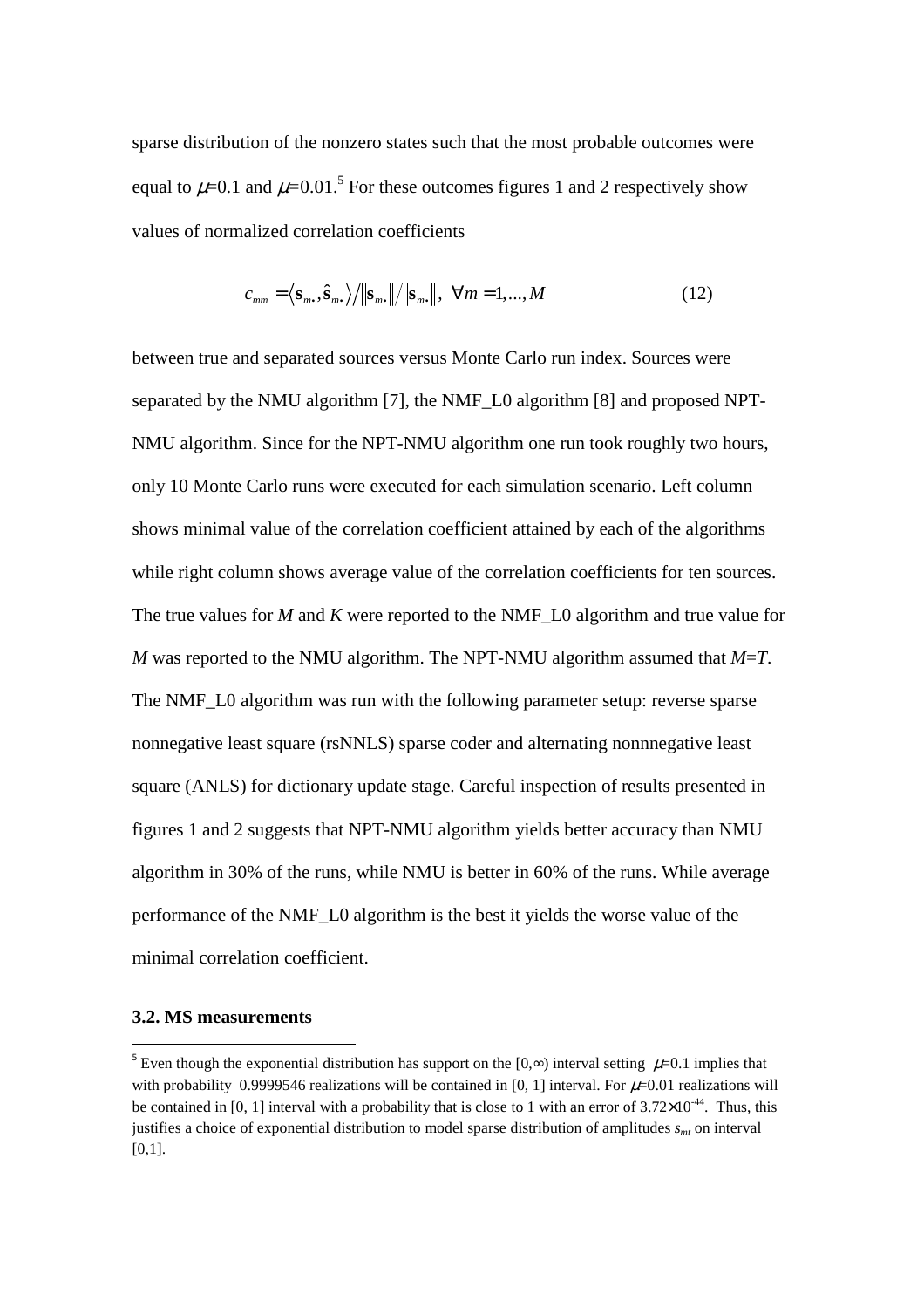#### *3.2.1. Chemicals*

A library composed of mass spectra of ten amino acids, namely Ala, Asn, Asp, Gln, Glu, Leu, Lys, Phe, Pro and Val  $(C_1-C_{10})$ , was constructed. All amino acids and solvents were commercially available. Stock solutions of these amino acids (1 mg/mL) were prepared in 10% methanol. Working solutions (0.16 mg/mL) were prepared by diluting the stock solutions with 10% methanol. Five mixtures  $(X_1 - X_5)$  were prepared by mixing different volumes of amino acid stock solutions according to Table S-1 given in Supplemental Information. Mass spectra of analytes were recorded by injection of 5 µl of amino acid working solutions and mass spectra of five mixtures were obtained by injection of 15 µl of mixture solutions prepared as described above, to the ion source. Mass spectra of analytes  $C_1$ - $C_1$ <sup>0</sup> and mixtures  $X_1$ - $X_5$  are given in Supplemental Information (Figures S-1 and S-2).

#### *3.2.2. Mass spectroscopy measurements*

Electrospray ionization-mass spectrometry (ESI-MS) measurements operating in a positive ion mode were performed on a HPLC-MS triple quadrupole instrument equipped with an autosampler (Agilent Technologies, Palo Alto, CA, USA). The desolvation gas temperature was 300  $^{\circ}$ C with flow rate of 6.0 L/min. The fragmentor voltage was 135 V and capillary voltage was 4.0 kV. Mobile phase was 0.1% formic acid in 50% methanol and a flow rate of mobile phase was 0.2 ml/min. Mass spectra as total ion current spectra were recorded in *m*/*z* segment of 10-300. All data acquisition and processing was performed using Agilent MassHunter software.

#### *3.2.3. Setting up an experiment*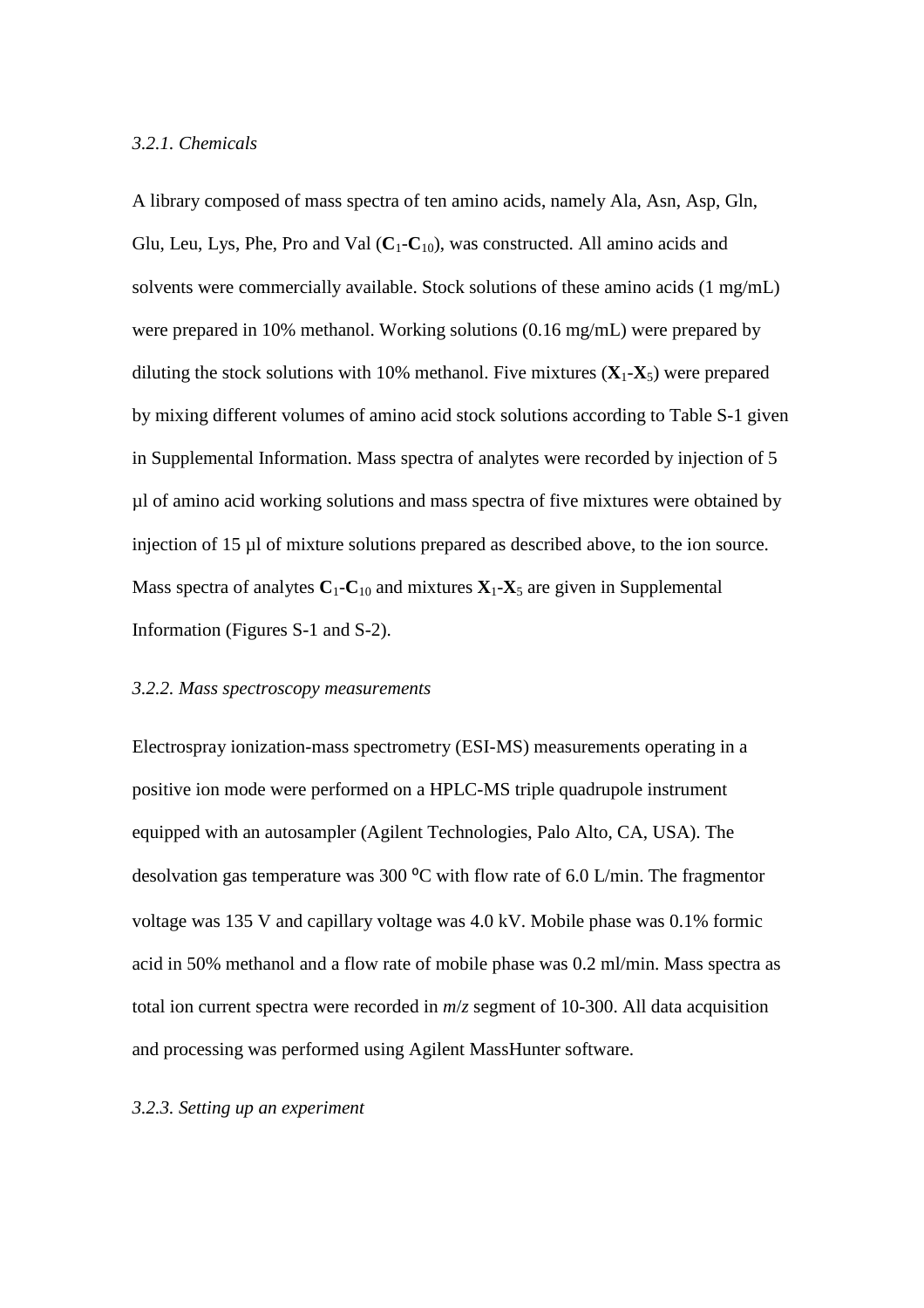Naturally occurring L-amino acids Ala, Asn, Asp, Gln, Glu, Leu, Lys, Phe, Pro and Val, Figure 3, were chosen for the construction of mass spectra library and preparation of five mixtures used in validation of the proposed method. Using amino acids as testing compounds is rationalized as follows: (a) they are metabolites often followed in metabolomic studies, [40, 41], (b) their mass profile falls into relatively narrow *m/z* window thus mimicking complexity (overlapping) expected to be found in spectra of real biological samples and (c) owing to the fragmentation often taking place in the MS ion source, mass spectra of amino acids are enriched with numerous fragment ions making separation problem even more challenging. Mass spectra of components  $C_1$ - $C_{10}$ are given in Figure S-1 in Supporting Information together with the assignment of the most abundant fragment ions. Inspection of mass spectra clearly shows that some fragment ions are present in spectra of different components. For example, the fragment ion at  $m/z$  84 share components  $C_4$ ,  $C_5$  and  $C_7$ , while that at  $m/z$  116 components  $C_2$ ,  $C_3$ and  $C_9$ . Moreover, difference in mass spectra of components  $C_4$  (Gln) and  $C_7$  (Lys) is only in the intensity of fragment ions. Normalized cross-correlation coefficients of components are shown in Table S-2 given in Supporting Information. As seen from mass spectra, many of them  $(C_4$  and  $C_5$ ,  $C_5$  and  $C_7$ ,  $C_3$  and  $C_9$ ,  $C_2$  and  $C_3$  as well as  $C_2$ and  $C_9$ ) are significantly correlated, while correlation between  $C_4$  and  $C_7$  is 0.9539. Thus, blind extraction of these analytes from small number of given mixtures is a (very) hard problem. It is also important to emphasize that mass spectra of mixtures were obtained by direct injection of sample to the ion source (one minute run), *without* chromatographic separation prior to MS analysis.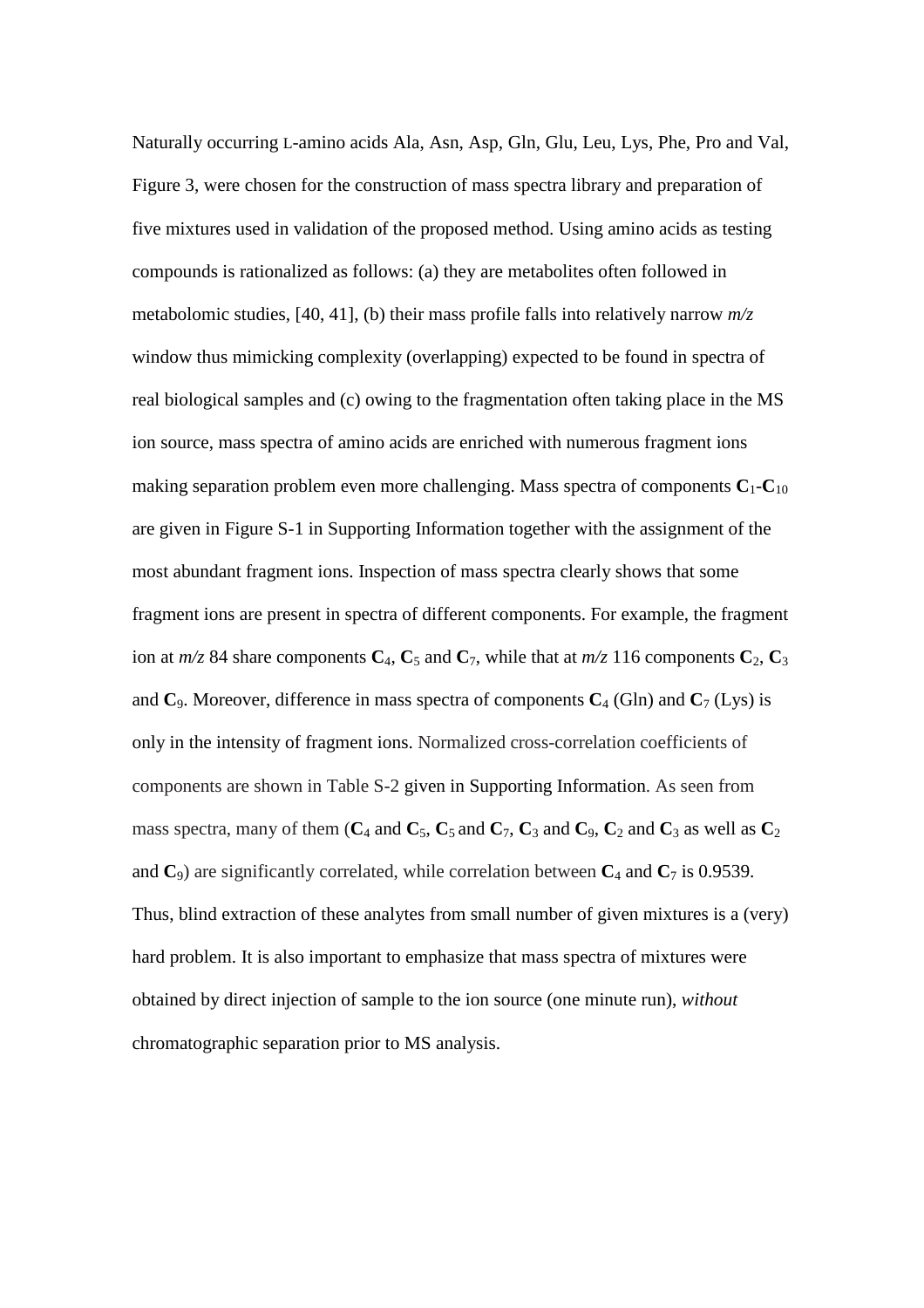#### **4. RESULTS AND DISCUSSION**

Sparseness constrained matrix factorization methods such as those used in our previous work [30] and the NMU method [7] failed to extract analytes from mixtures. That is explained by significant correlation (overlapping) between the analytes. The NMF\_L0 method [8] when applied to LMM (1) yielded decent results in extracting components from five mixtures. Correlation structure discussed in subsection 3.2.3 suggested that optimal value for *K* could be 4, 5 or 6. Thus, NMF\_L0 was cross-validated for values of *K*∈{3,4,5,6}. Note, however, that in truly experimental scenario correlation structure of analytes is unknown and selection of optimal *K* would require extensive crossvalidation. Table S-3 shows the best results, in terms of maximal normalized correlation coefficients between extracted components and components in the library, obtained by applying the NMU and NMF\_L0 algorithms on mixture spectra according to the LMM (1). Arguably, the best result by NMF<sub>L0</sub> is obtained for  $K=5$ . Since recorded mass spectra were composed of 2901 *m*/*z* points, extraction of analytes according to model (8) has been reduced to NMU-, respectively NMF\_L0, based factorization of the 2901×2901 matrix in mapped space. Before mapping the mixing matrix **X** was scaled by  $\arg \max_{t} {\{\|\mathbf{x}_{\cdot t}\|_{1}\}}_{t=1}^{T}$  $\max_t \{ ||\mathbf{x}_{\cdot t}||_1 \}_{t=1}^T$  as well as by  $\argmax_{n,t} {\{\mathbf{X}_{nt}\}}_{n,t=1}^{N,T}$ arg max  $\left\{\mathbf{X}_{nt}\right\}_{n=1}^{N,T}$  $\max_{n,t} {\mathbf{X}_{nt}}_{n,t=1}^{N,T}$ . Gaussian kernel with  $\sigma^2 \in \{0.1,1,$ 

10} has been used. Proposed NPT-NMU method managed to extract ten analytes with a reasonable accuracy from even two mixtures only. The accuracy improves by increasing the number of mixtures. In Table 1 selected results are shown in terms of maximal normalized correlation coefficient (12) obtained by the proposed NPT-NMU method as well as by NMF\_L0, while more comprehensive results are reported in Table S-4 in the Supporting Information. In took roughly two hours in described software environment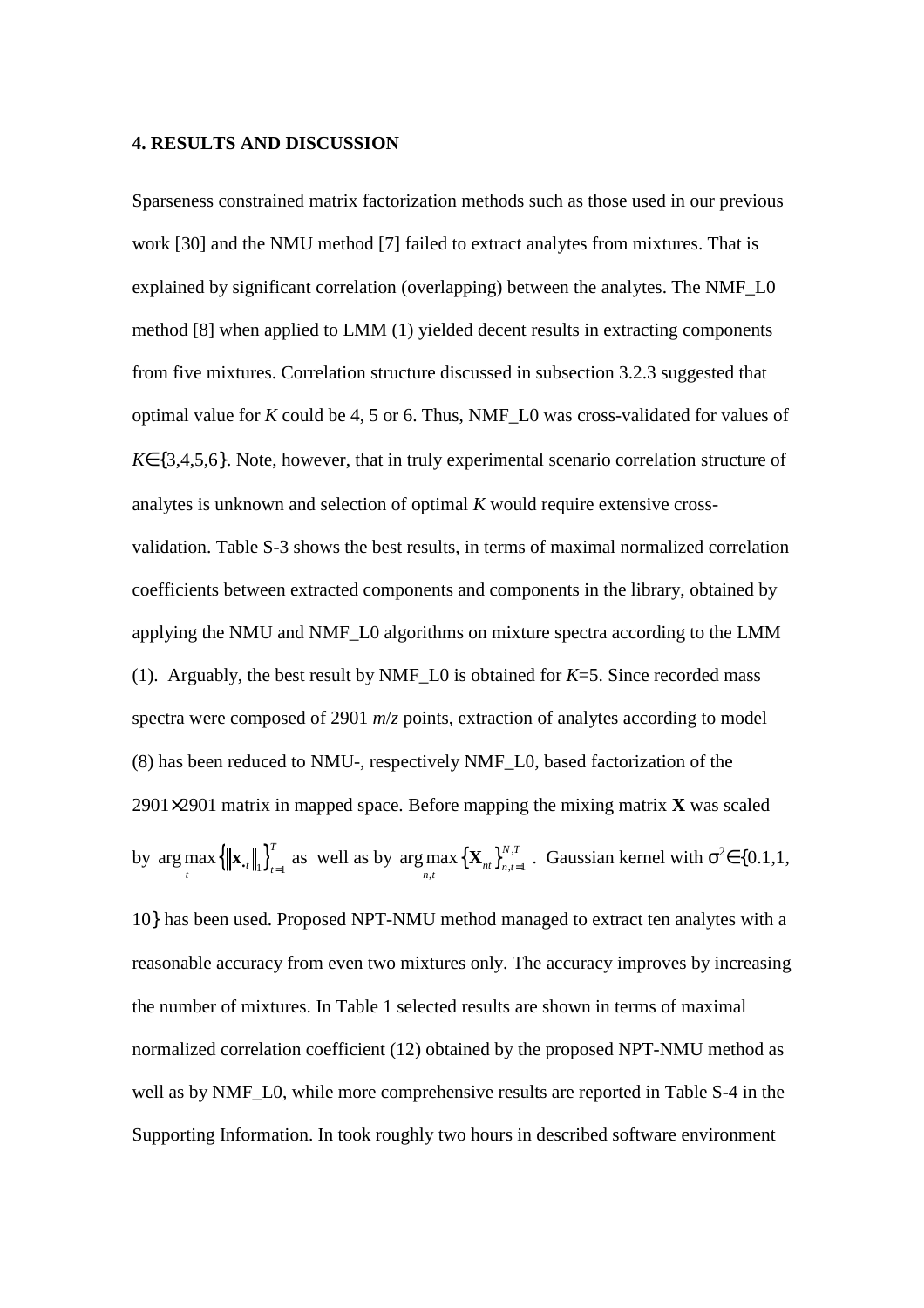to perform decomposition of each particular combination of mixture spectra. It was especially demanding to cross-validate number of overlapping components *Q* in model (8), and that is required by the NMF\_L0 algorithm, since value of *Q* depends on how fast power terms of the original sources decay toward zero. The "best" result was obtained for *Q*≈50, but that is significantly worse than obtained by the NMF\_L0 based factorization of (1) for *K*=5. On the other side the NPT-NMU method yielded much better result than NMF<sub>L0</sub> method. Although quality of components extracted by the NPT-NMU and NMF\_L0 methods was not perfect they were assigned uniquely to the true ones in the library. This aspect is of practical importance in different areas such as disease diagnosis, food quality control, environmental related studies that depend on library matching. Mass spectra of analytes extracted by the proposed NPT-NMU method from five mixtures are shown in Figure S-3 in Supporting Information. To take into account scaling indeterminacy extracted analytes were scaled to 0-100 range (dividing each extracted analyte by its maximal value and multiplying by 100).

#### **5. CONCLUSION**

Problems such as metabolic profiling of biological samples aim to extract many dependent (overlapping) analytes from small number of multicomponent mixtures mass spectra. That results in underdetermined nonnegative blind source separation problem (uNBSS) with dependent sources for which an algorithm is proposed. It performs nonlinear mixture-wise mapping of observed data into reproducible kernel Hilbert space (RKHS) of functions and sparseness constrained nonnegative matrix factorization (NMF) in RKHS. For sparse signals such as those encountered in mass spectroscopy the method yields, with significant probability, improved accuracy relative to the case when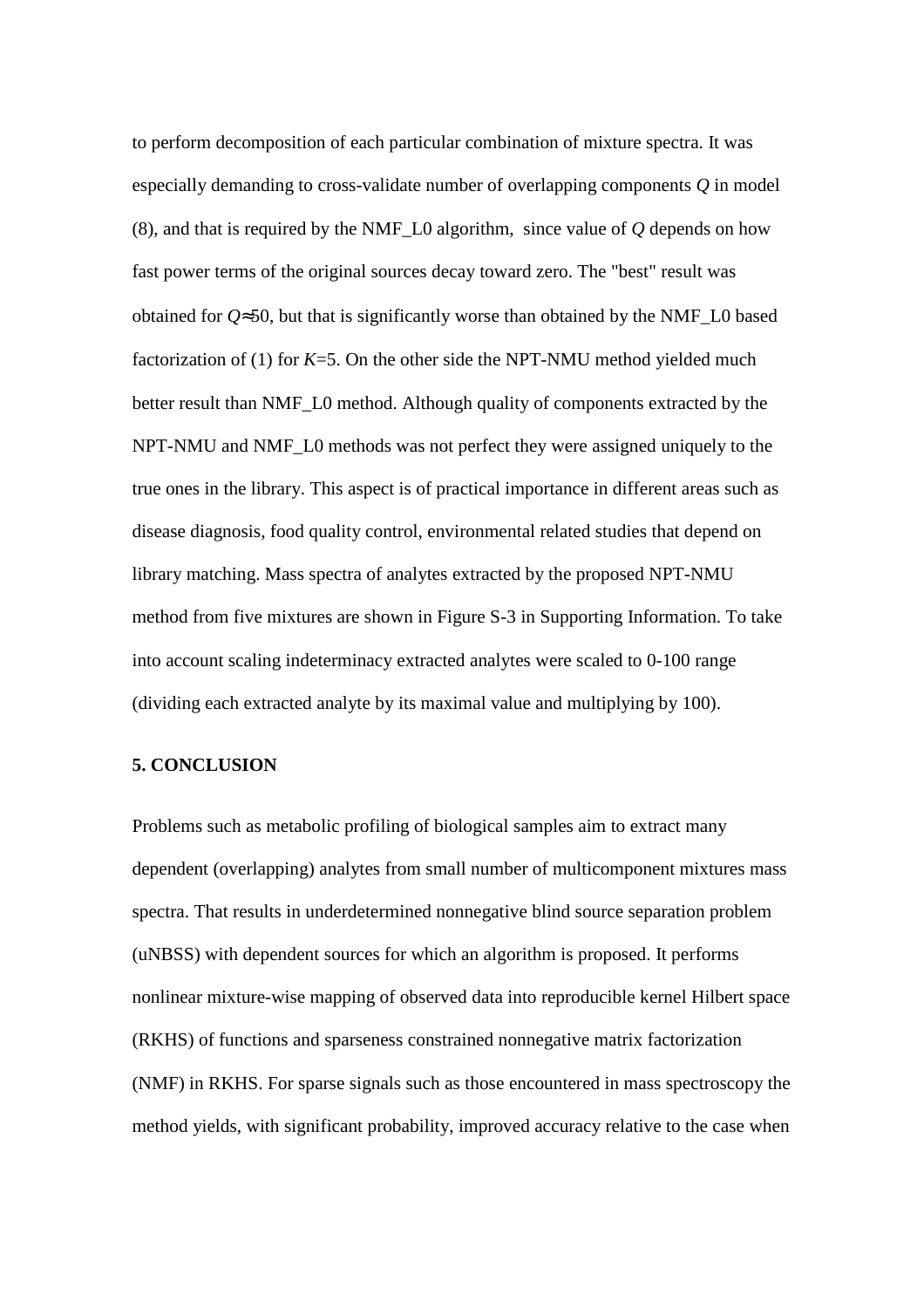the same NMF algorithm is performed on the original uNBSS problem. On demanding numerical and experimental problems the algorithm demonstrated capability to extract ten dependent analytes from two to five mixtures. Thereby, extracted components were assigned uniquely to the true ones in the library. That is practically important for biomarker identification studies.

#### **ACKNOWLEDGMENT**

This work has been supported through grant 9.01/232 "Nonlinear component analysis with applications in chemometrics and pathology" funded by the Croatian Science Foundation.

#### **REFERENCES**

1. Hyvärinen A, Karhunen J, Oja E. *Independent Component Analysis*. John Wiley & Sons, Inc.: New York, US, 2001.

2. Cichocki A, Amari S. *Adaptive Blind Signal and Image Processing*. John Wiley: New York, 2002.

3. Cichocki A, Zdunek R, Phan A H, Amari, S I. *Nonnegative Matrix and Tensor Factorizations*. John Wiley: Chichester, UK, 2009.

4. Comon P, Jutten C (eds). *Handbook of Blind Source Separation*. Academic Press: Oxford, UK, 2010.

5. Plumbley M, Oja E. A 'nonnegative PCA' algorithm for independent component analysis. *IEEE Trans. Neural Netw.* 2004; **15** (1): 66-76.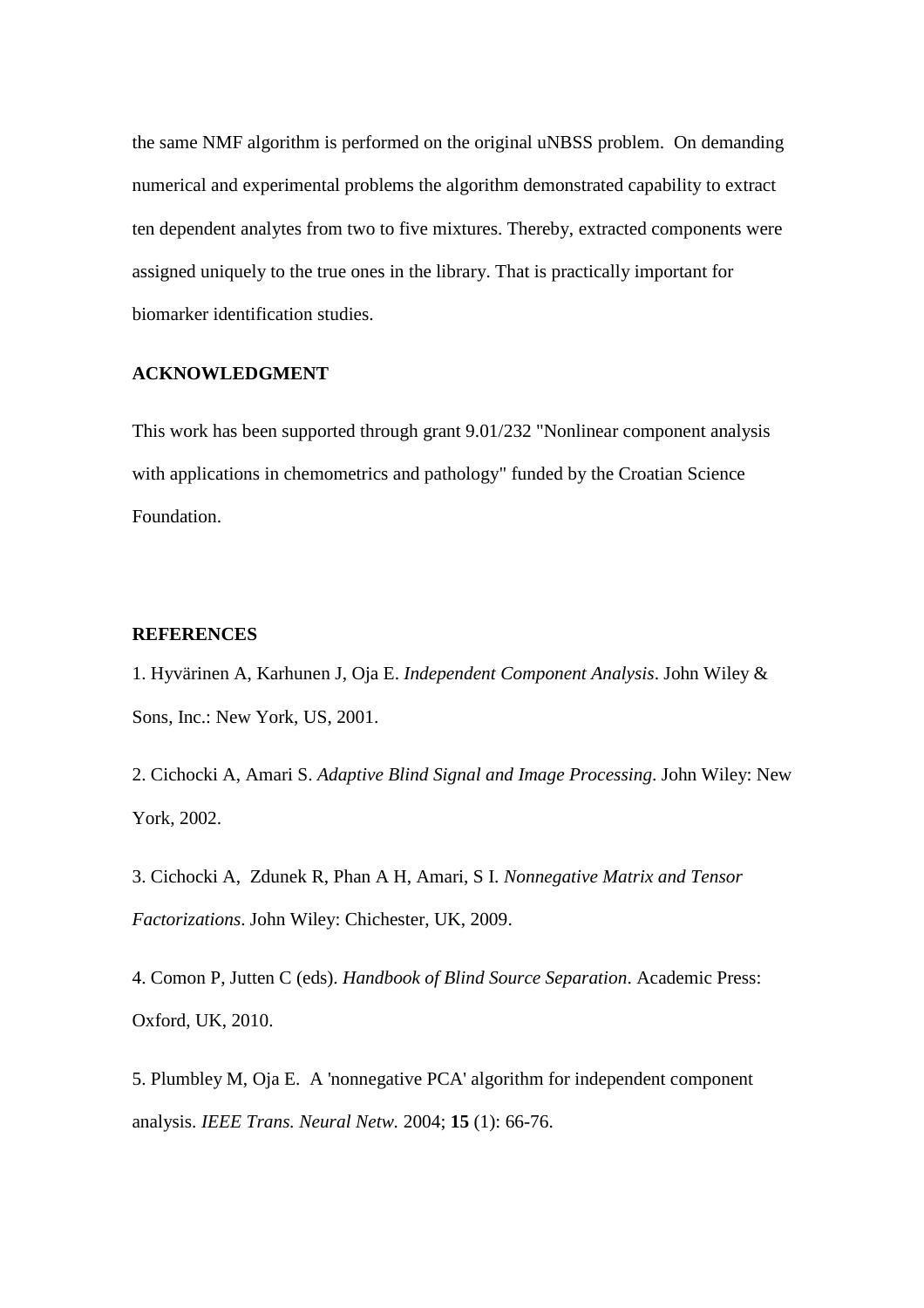6. Lee DD, Seunng HS. Learning the parts of objects by nonnegative matrix factorization. *Nature* 1999; **401**: 788-791.

7. Gillis N, Glineur F. Using underapproximations for sparse nonnegative matrix factorization. *Pattern Rec*. 2010; **43**: 1676-1687.

8. Peharz R, Pernkopf, F. Sparse nonnegative matrix factorization with  $\ell^0$ -constraints. *Neurocomputing*. 2012; **80**: 38-46.

9. Chan T H, Ma W K, Chi C Y, Wang Y. Convex Analysis Framework for blind separation of nonnegative sources. *IEEE Trans. Sig. Proc.* 2008; **56**(10): 5120-5134.

10. Ambikapathi, A M, Chan T H, Ma W K, Chi C Y. Chance-Constrained Robust Minimum-Volume Enclosing Simplex Algorithm for Hyperspectral Unmixing. *IEEE Trans. Geosc. Remote Sens.* 2011; **49** (11): 4194-4209.

11. Naanaa W, Nuzillarrd J M. A geometric approach to blind separation of nonnegative and dependent sources. *Sig. Proc.* 2012; **92**: 2775-2784.

12. Wand F Y, Chi C Y, Chan T H, Wang Y. Nonnegative least correlated component analysis for separation of dependent sources by volume maximization. *IEEE Trans. Pattern Anal. Mach. Intell.* 2010; **32** (5): 875-888.

13. Yang Z, Xiang Y, Xie S, Ding S, Rong Y. Nonnegative Blind Source Separation by Sparse Component Analysis Based on Determinant Measure. *IEEE Trans. Neural Netw. and Learn. Sys.* 2012; **23** (10): 1601-1610.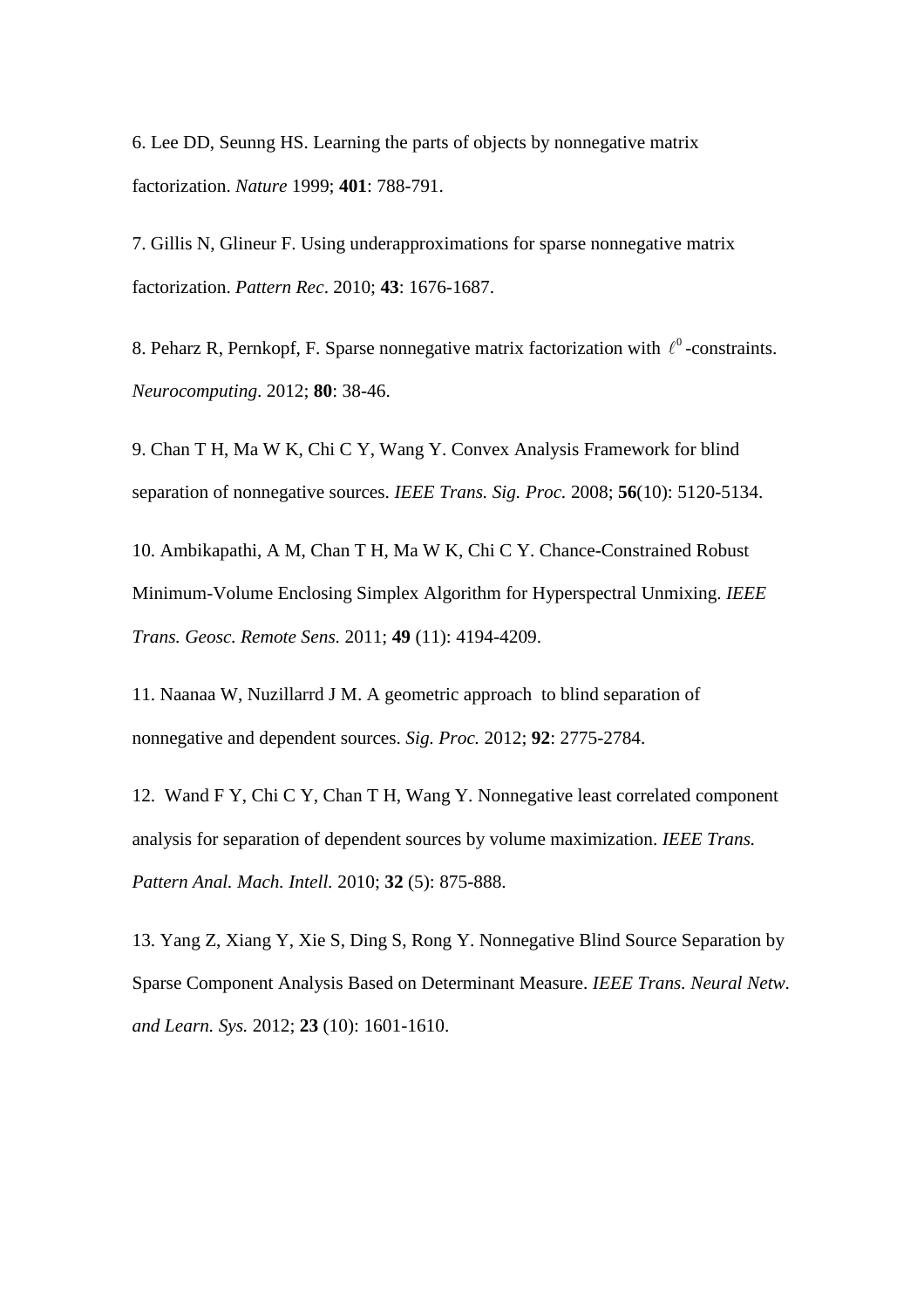14. Sun Y, Xin J. Nonnegative Sparse Blind Source Separation for NMR Spectroscopy by Data Clustering, Model Reduction, and  $\ell_1$  Minimization. *SIAM J. Imaging Sci.* 2012; **5** (3): 886-911.

15. Kopriva I, Cichocki A. Blind decomposition of low-dimensional multi-spectral image by sparse component analysis. *J. Chemometrics* 2009; **23** (11): 590-597.

16. Fiehn O, Kopka J, Dörmann P, Altmann T, Trethewey R N, Willmitzer L. Metabolite profiling for plant functional genomics. *Nature Biotechnology* 2000; **18**: 1157-1161.

17. Jonsson P, Johansson A I, Gullberg J, Trygg J, Jiye A, Grung B, Marklund S, Sjöström M, Antti H, Moritz T. High-throughput data analysis for detecting and identifying differences between samples in GC/MS-based metabolomic analyses," *Analytical Chem.* 2005; **77**: 5635-5642.

18. Nicholson J K, Lindon J C. Systems biology: Metabonomics. *Nature* 2008; **455**  (7216): 1054-1056.

19. Roux A, Xu Y, Heilier J-F, Olivier M-F, Ezan E, Tabet J-C, Junot C. Annotation of the human adult urinary metabolome and metabolite identification using ultra high performance liquid chromatography coupled to a linear quadrupole ion trap-orbitrap mass spectrometer. *Anal. Chem*. 2012; **84**: 6429−6437.

20. Cichocki A, Zdunek R, Amari S I. Hierarchical ALS Algorithms for Nonnegative Matrix Factorization and 3D Tensor Factorization. *LNCS* 2007; **4666**: 169-176.

21. Chartran R, Staneva V. Restricted isometry properties and nonconvex compressive sensing. *Inverse Problems* 2008; **24**: 035020 (14 pages).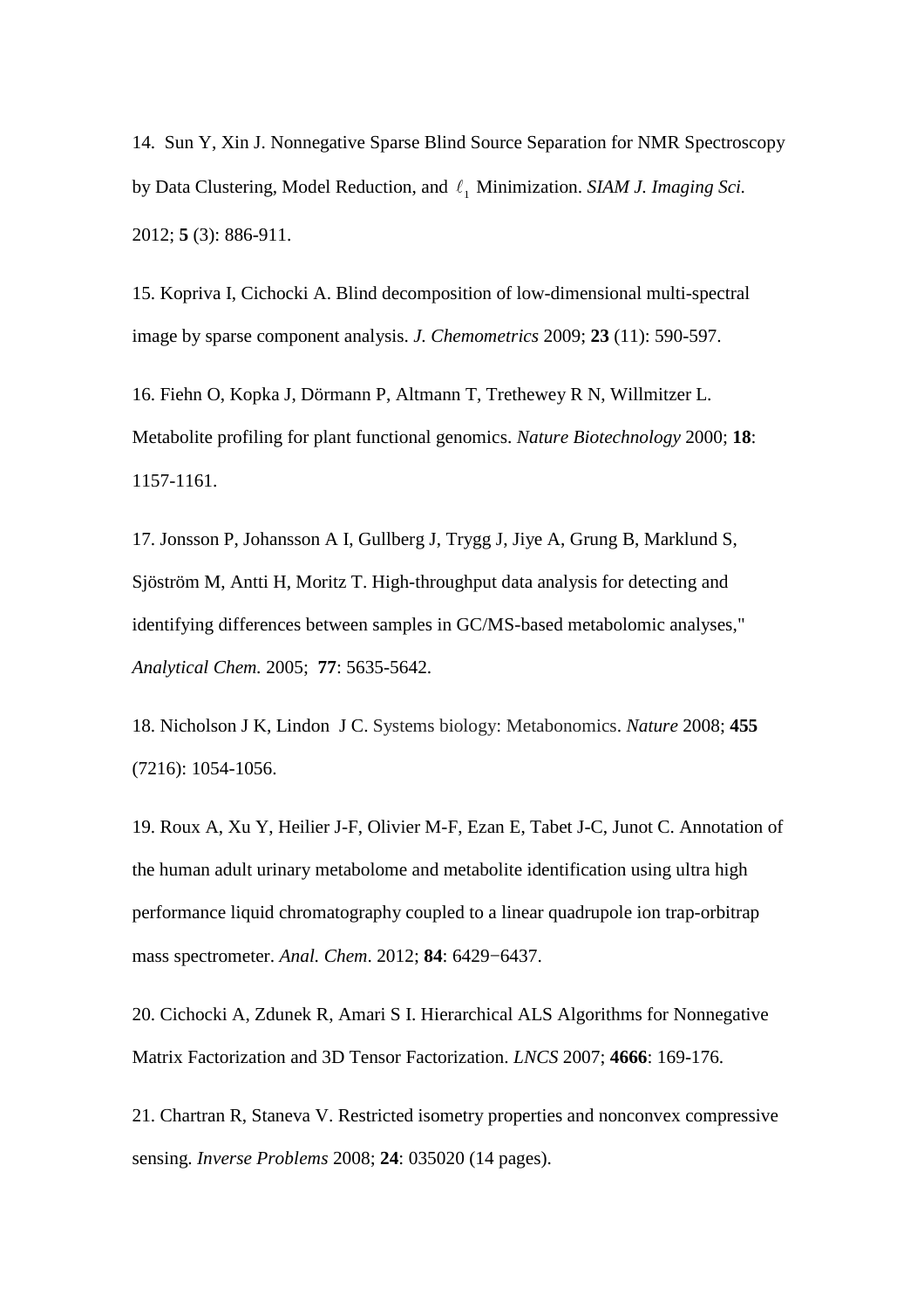22. Mohimani H, Babie-Zadeh B, Jutten C. A Fast Approach for Overcomplete Sparse Decomposition Based on Smoothed  $\ell_0$  Norm. *IEEE Trans. Sig. Proc.* 2009; **57**(1): 289-301.

23. Abu-Farha M, Elisma F, Zhou H, Tian R, Asmer M S, Figeys D. Proteomics: from technology developments to biological applications. *Anal. Chem.* 2009; **81**: 4585-4599.

24. McLafferty F W, Stauffer D A, Loh S Y, Wesdemiotis C. Unknown Identification Using Reference Mass Spectra. Quality Evaluation of Databases. *J. Am. Soc. Mass. Spectrom.* 1999; **10**: 1229-1240.

25. Forseth R R, Schroeder F C. NMR-spectroscopic analysis of mixtures: from structure to function. *Curr. Opin. Chem. Biol.* 2011; **15** (1): 38-47.

26. Ni Y, Qiu Y, Jiang W, Suttlemyre K, Su M, Zhang W, Jia W, Du X. ADAP-GC 2.0 Deconvolution of Coeluting Metabolites from GC/TOF-MS Data for Metabolomic Studies. *Anal. Chem.* 2012; **84**: 6619-6629.

27. Nuzillard D, Bourg S, Nuzilard J M. Model-Free Analysis of Mixtures by NMR Using Blind Source Separation *J. Magn. Reson.* 1998; **133**: 358-363.

28. Visser E, Lee T W. An information-theoretic methodology for the resolution of pure component spectra without prior information using spectroscopic measurements. *Chemom. Int. Lab. Syst.* 2004; **70**: 147-155.

29. Kopriva I, Jerić I. Multi-component Analysis: Blind Extraction of Pure Components Mass Spectra using Sparse Component Analysis. *J. Mass Spectrom.* 2009; **44** (9): 1378-1388.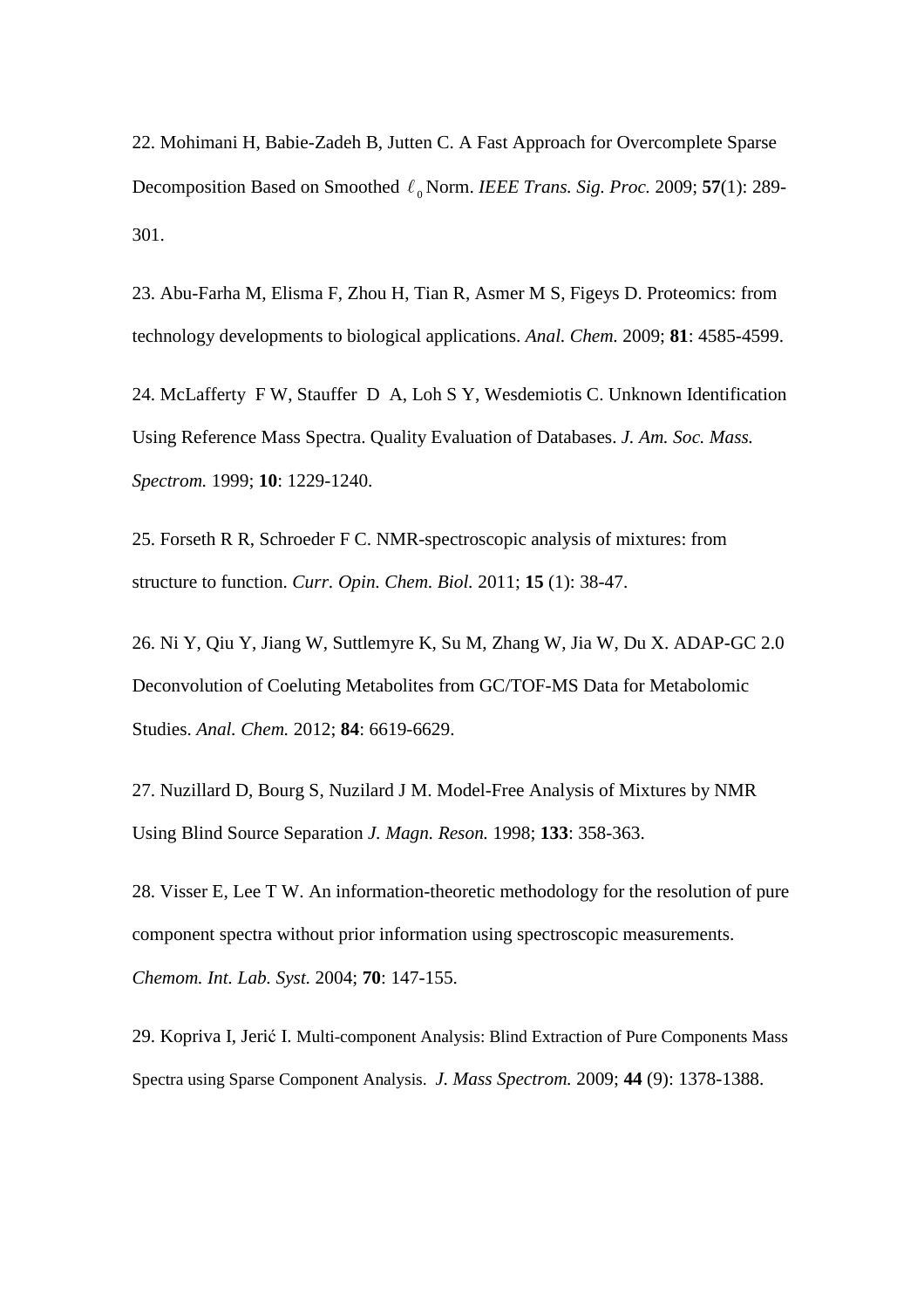30. Kopriva I, Jerić I. Blind separation of analytes in nuclear magnetic resonance spectroscopy and mass spectrometry: sparseness-based robust multicomponent analysis. *Anal. Chem.* 2010; **82**: 1911-1920.

31. Candès E, Tao T. Near optimal signal recovery from random projections: universal encoding strategy?. *IEEE Trans. Information Theory* 2006; **52**: 5406-5425.

32. DeVore R A. Deterministic constructions of compressed sensing matrices. *Journal of Complexity* 2007; **23**: 918-925.

33. Aronszajn N. The theory of reproducing kernels. *Trans. of the Amer. Math. Soc*. 1950; **68**: 337-404.

34. Schölkopf B, Smola A. *Learning with kernels*. MIT Press, 2002.

35. Donoho D L. De-Noising by Soft-Thresholding. *IEEE Trans. Inf. Theory* 1995; **41**  (3): 613-627.

36. The Nicolas Gillis Website. https://sites.google.com/site/nicolasgillis/code [7 March 2013].

37. The Robert Peharz Website. http://www3.spsc.tugraz.at/people/robert-peharz [7 March 2013].

38. Bouthemy P, Piriou C H G, Yao J. Mixed-state auto-models and motion texture modeling. *J. Math Imaging Vision* 2006; **25**: 387-402.

39. Caifa C, Cichocki A. Estimation of Sparse Nonnegative Sources from Noisy Overcomplete Mixtures Using MAP. *Neural Comput.* 2009; **21**: 3487-3518.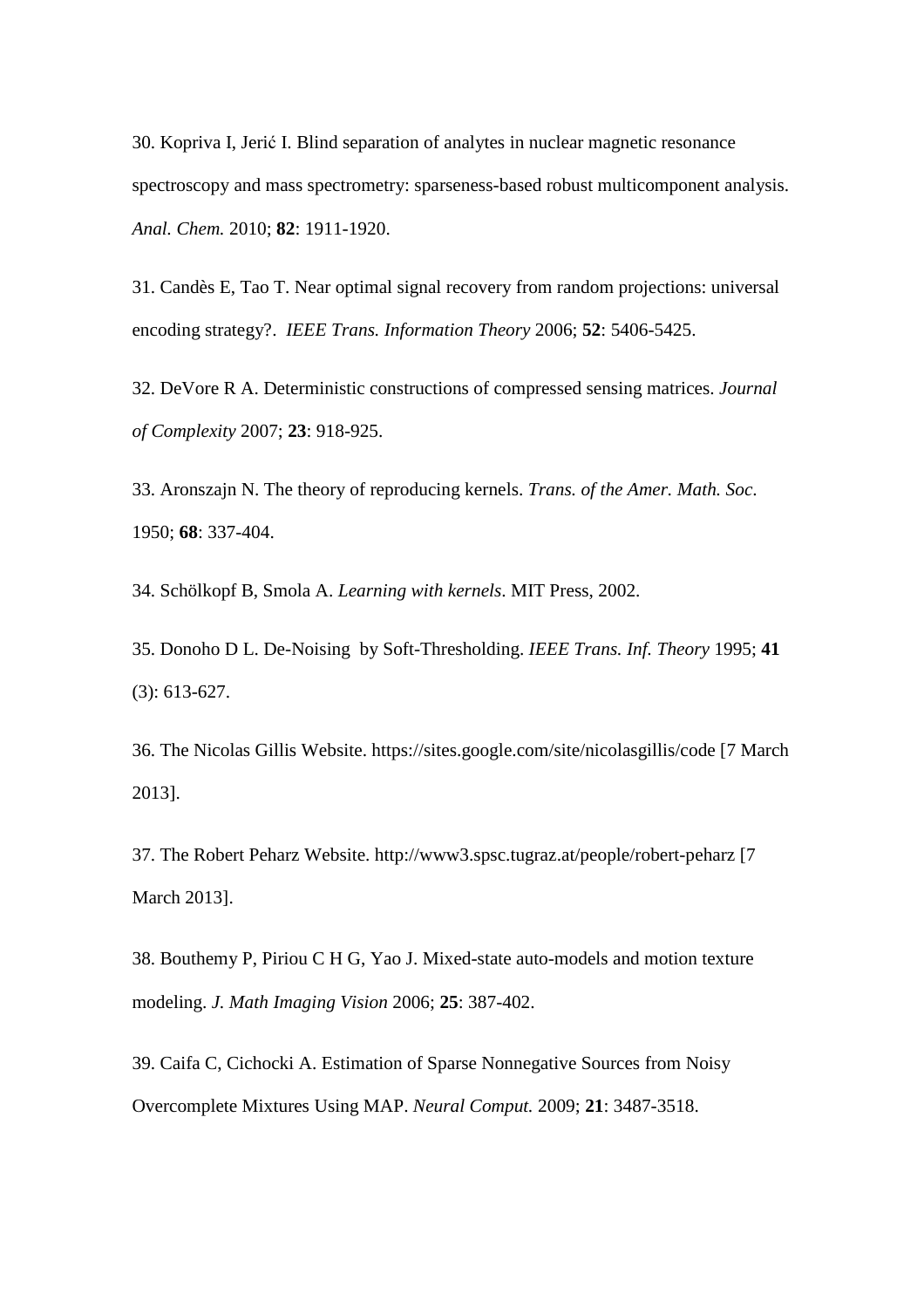40. Hisamatsu T, Okamoto S, Hashimoto M, Muramatsu T, Andou A, Uo M, Kitazume M T, Matsuoka K, Yajima T, Inoue N, Kanai T, Ogata H, Iwao Y, Yamakado M, Sakai R, Ono N, Ando T, Suzuki M, Hibi T. Novel, objective, multivariate biomarkers composed of plasma amino acid profiles for the diagnosis and assessment of inflammatory bowel disease. *PLoS ONE* 2012; **7**: 1-10.

41. Xu Y, Yang L, Yang F, Xiong Y, Wang Z, Hu Z. Metabolic profiling of fifteen amino acids in serum of chemical-induced liver injured rats by hydrophilic interaction liquid chromatography coupled with tandem mass spectrometry. *Metabolomics* 2012; **8**(3): 475-483.

#### **Figure Captions**

Figure 1. Normalized correlation coefficient vs. Monte Carlo run index between true and extracted sources by algorithms: NMF\_L0 (squares), NMU (stars) and NPT-NMU (circles). Left: minimal (worst) value; (right) mean value for ten sources. From top to bottom - number of overlapping sources *K*: 2, 3, and 4. Most probable value of the nonzero state, generated according to exponential distribution, equal to 0.1.

Figure 2. Normalized correlation coefficient vs. Monte Carlo run index between true and extracted sources by algorithms: NMF\_L0 (squares), NMU (stars) and NPT-NMU (circles). Left: minimal (worst) value; (right) mean value for ten sources. From top to bottom - number of overlapping sources *K*: 2, 3, and 4. Most probable value of the nonzero state, generated according to exponential distribution, equal to 0.01.

Figure 3. Structures of components  $C_1 - C_1$ <sub>0</sub>.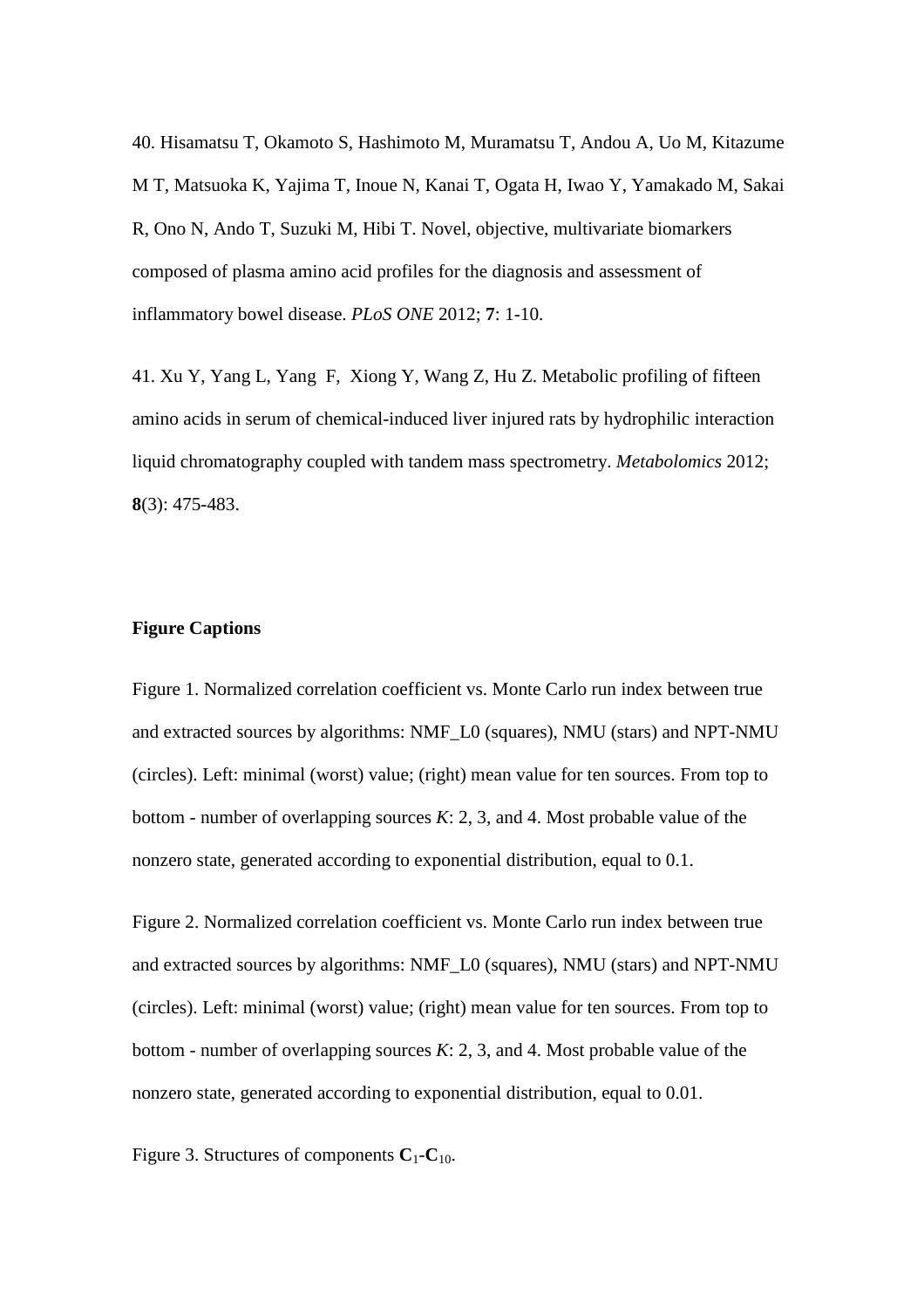### **Table Captions**

Algorithm 1. The NPT-NMF (preferably NMU) algorithm.

\n- **Required:** 
$$
\mathbf{X} \in \mathbb{R}_{0+}^{N \times T}
$$
. If A1) is not satisfied perform scaling  $\mathbf{X} \rightarrow \mathbf{X} / \arg \max \left\{ \left\| \mathbf{x}_{\cdot t} \right\|_{1} \right\}_{t=1}^{T}$  or  $\mathbf{X} \rightarrow \mathbf{X} / \arg \max \left\{ \mathbf{X}_{nt} \right\}_{n,t=1}^{N,T}$ .
\n- **1.** Perform mapping  $\psi(\mathbf{X})$  in (7)/(8).
\n- **2.** Optionally, apply "de-noising" by soft- or hard thresholding operator entry-wise on  $\psi(\mathbf{X})$  in (8) with  $\tau = 10^{-7}$ .
\n- **3.** Apply selected NMF algorithm to **X** in (1) and  $\psi(\mathbf{X})$  in (8) to estimate, respectively, **S** and **S**.
\n- **4.** Compare estimated **S** and **S** with the reference components in the library to obtain the final estimate of **S**.
\n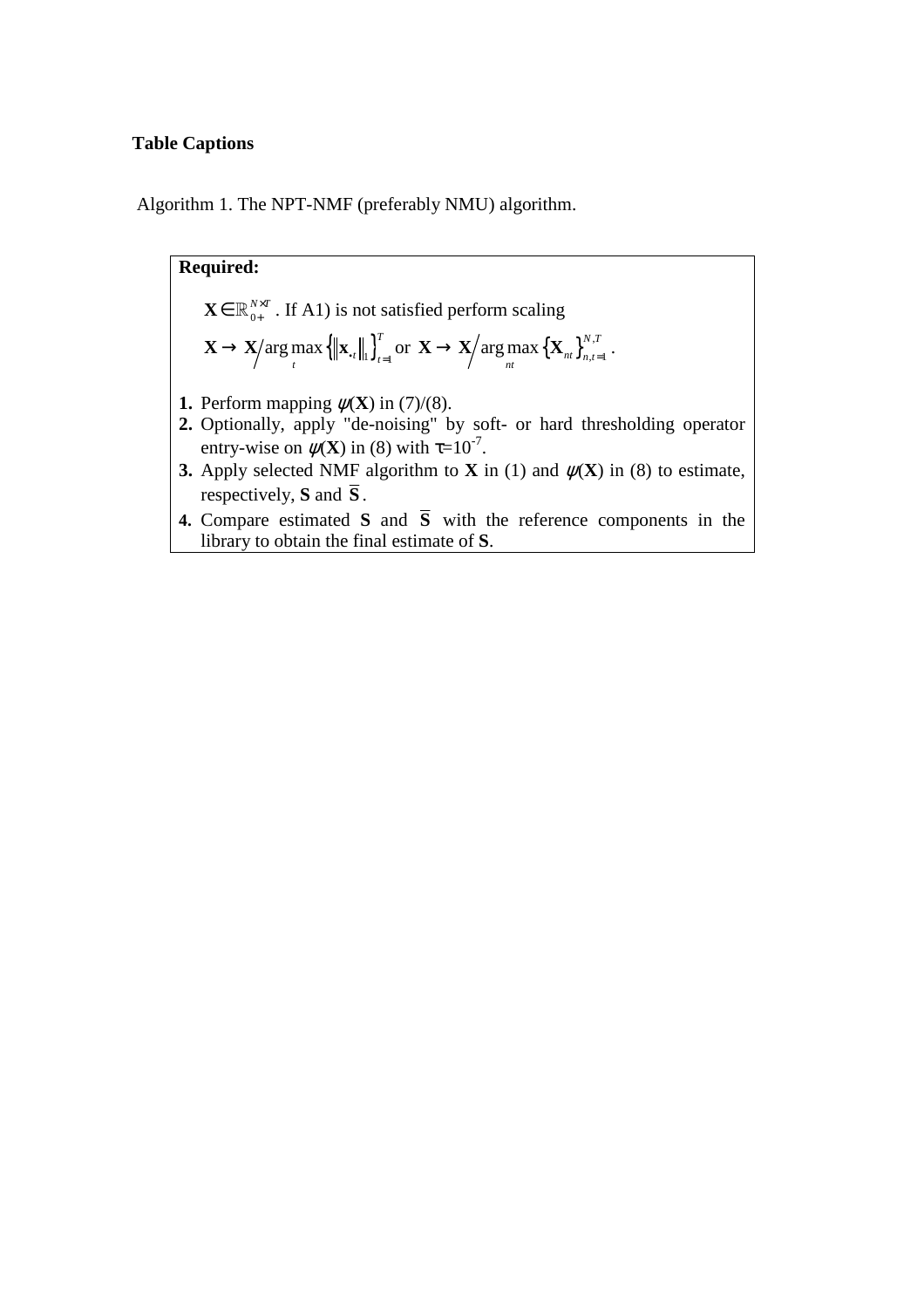Table 1. Maximal normalized correlation coefficients between analytes  $C_1$  to  $C_{10}$  and components extracted by the proposed NPT-NMU method. Columns from left to right: correlation coefficients; combinations of mixture spectra. The star '\*' denotes analytes in the library associated with the same extracted component. As expected highly correlated analytes  $C_4$  and  $C_7$  were associated with the same extracted component.

|                    | $\mathbf{X}_1$ to $\mathbf{X}_5$ | $X_1$ to $X_5$                                                                                      | $\mathbf{X}_{(1,3,4,5)}$                                       | ${\bf X}_{(1,2,3)}$                                                                                                                                          | ${\bf X}_{(3,4)}$                        |
|--------------------|----------------------------------|-----------------------------------------------------------------------------------------------------|----------------------------------------------------------------|--------------------------------------------------------------------------------------------------------------------------------------------------------------|------------------------------------------|
|                    | NMF_L0                           | NPT-NMU                                                                                             | NPT-NMU                                                        | NPT-NMU                                                                                                                                                      | NPT-NMU                                  |
| $c_{1,1}$          | 0.7269                           | 0.8792                                                                                              | 0.8486                                                         | 0.7194                                                                                                                                                       | 0.6232                                   |
| $c_{2,2}$          | 0.9567                           | 0.9370                                                                                              | 0.8484                                                         | 0.8855                                                                                                                                                       | 0.8479                                   |
| $c_{3,3}$          | 0.7448                           | 0.9160                                                                                              | 0.9142                                                         | 0.6495                                                                                                                                                       | 0.6889                                   |
| $C_{4,4}$          | 0.8595                           | $0.9816^*$                                                                                          | $0.9008$ *                                                     | $0.7474*$                                                                                                                                                    | $0.7308*$                                |
| $c_{5,5}$          | 0.5616                           | 0.6994                                                                                              | 0.6107                                                         | 0.5863                                                                                                                                                       | 0.6461                                   |
| $c_{6,6}$          | 0.9922                           | 0.9844                                                                                              | 0.9160                                                         | 0.7958                                                                                                                                                       | 0.9386                                   |
| $c_{7,7}$          | 0.7117                           | 0.9684                                                                                              | $0.8993$ <sup>*</sup>                                          | $0.7830^{*}$                                                                                                                                                 | $0.7621$ <sup>*</sup>                    |
| $c_{8,8}$          | 0.6401                           | 0.9869                                                                                              | 0.9826                                                         | 0.9671                                                                                                                                                       | 0.9318                                   |
| $C_{9,9}$          | 0.9924                           | 0.9194                                                                                              | 0.8746                                                         | 0.9413                                                                                                                                                       | 0.7998                                   |
| $C_{10,10}$        | 0.9880                           | 0.9398                                                                                              | 0.9359                                                         | 0.9826                                                                                                                                                       | 0.8085                                   |
| Kernel<br>variance | Does not<br>apply                | 1.0                                                                                                 | 1.0                                                            | 1.0                                                                                                                                                          | 0.1                                      |
| Scaled by          |                                  | $\max_{n} {\{\mathbf{X}_{nt}\}}_{n,t}^{N, \mathbf{N}} \max_{n} {\{\mathbf{X}_{nt}\}}_{n,t=1}^{N,T}$ | $\max_{n} {\left\{ {\mathbf{X}_{nt} } \right\}_{n,t=1}^{N,T}}$ | $\left  \max_{nt} {\left\{ {\bf{X}}_{nt} \right\}_{n,t=1}^{N,T}} \right  \max_{t=1} {\left\{ {\left\  {{\bf{x}}_{\bf{.t}}} \right\ _1 } \right\}_{t=1}^{T}}$ |                                          |
| "Denoising"        | Does not<br>apply                | Hard<br>thresholding<br>$\tau = 10^{-7}$                                                            | Hard<br>thresholding<br>$\tau = 10^{-7}$                       | Hard<br>thresholding<br>$\tau = 10^{-7}$                                                                                                                     | Hard<br>thresholding<br>$\tau = 10^{-7}$ |